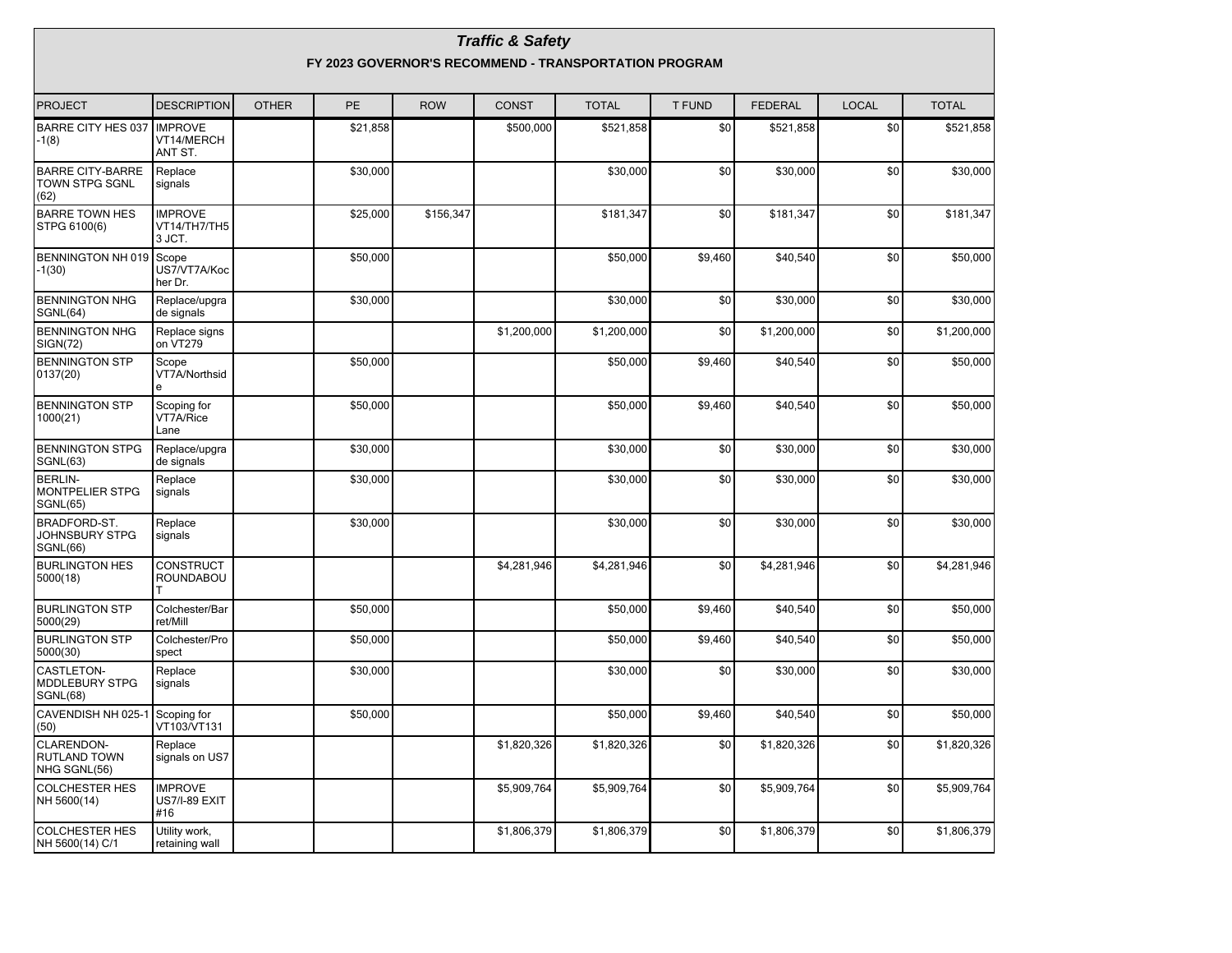| <b>Traffic &amp; Safety</b><br>FY 2023 GOVERNOR'S RECOMMEND - TRANSPORTATION PROGRAM |                                                 |              |          |            |              |              |          |                |              |              |  |
|--------------------------------------------------------------------------------------|-------------------------------------------------|--------------|----------|------------|--------------|--------------|----------|----------------|--------------|--------------|--|
| PROJECT                                                                              | <b>DESCRIPTION</b>                              | <b>OTHER</b> | PE       | <b>ROW</b> | <b>CONST</b> | <b>TOTAL</b> | T FUND   | <b>FEDERAL</b> | <b>LOCAL</b> | <b>TOTAL</b> |  |
| <b>COLCHESTER ST</b><br>5600(22)                                                     | Evaluate<br>intersections                       |              | \$50,000 |            |              | \$50,000     | \$9,460  | \$40,540       | \$0          | \$50,000     |  |
| <b>COLCHESTER STPG</b><br>5600(17)                                                   | <b>INSTALL</b><br>SIGNAL,<br><b>ADD'L LANES</b> |              | \$50,000 | \$750,000  |              | \$800,000    | \$0      | \$800,000      | \$0          | \$800,000    |  |
| COLCHESTER-<br><b>ESSEX NHG SGNL</b><br>(58)                                         | Reolace/rehab<br>signals                        |              | \$95,000 |            |              | \$95,000     | \$0      | \$95,000       | \$0          | \$95,000     |  |
| <b>CRASH REPORTING</b><br>HWCR(331)                                                  | Crash<br>reporting                              | \$275,000    |          |            |              | \$275,000    | \$27.500 | \$247,500      | \$0          | \$275,000    |  |
| DERBY-NEWPORT<br>CITY STPG SGNL(69)                                                  | Replace/upgra<br>de signals                     |              | \$30,000 |            |              | \$30,000     | \$0      | \$30,000       | \$0          | \$30,000     |  |
| ESSEX STP 5400(10)                                                                   | Improve<br>VT117/TH1 jct.                       |              | \$19,407 | \$30,000   | \$500,000    | \$549,407    | \$0      | \$549,407      | \$0          | \$549,407    |  |
| ESSEX STPG 030-1<br>(22)                                                             | <b>INSTALL</b><br>SIGNAL.<br><b>ADD'L LANES</b> |              | \$20,730 | \$50,000   |              | \$70.730     | \$0      | \$70,730       | \$0          | \$70,730     |  |
| <b>FAIR HAVEN-</b><br>RUTLAND TOWN<br>NHG SIGN(70)                                   | Replace signs<br>along US4                      |              |          |            | \$245,893    | \$245,893    | \$0      | \$245,893      | \$0          | \$245,893    |  |
| FAIRFAX STP 023-1<br>(8)                                                             | Scope<br>VT104/VT128                            |              | \$50,000 |            |              | \$50,000     | \$9,460  | \$40,540       | \$0          | \$50,000     |  |
| HARTFORD NH 020-2<br>(53)                                                            | Scope<br>US5/US4<br>intersection                |              | \$50,000 |            |              | \$50,000     | \$9,460  | \$40,540       | \$0          | \$50,000     |  |
| <b>HARTFORD NHG</b><br><b>SGNL(60)</b>                                               | Replace<br>signals on US5                       |              | \$61,444 |            |              | \$61,444     | \$0      | \$61,444       | \$0          | \$61,444     |  |
| JERICHO NH 035-1(3)                                                                  | Scope<br>VT117/Skunk<br>Hollow Rd.              |              | \$50,000 |            |              | \$50,000     | \$9,460  | \$40,540       | \$0          | \$50,000     |  |
| <b>LONDONDERRY STP</b><br>$013 - 2(16)$                                              | Scope<br>VT100/Middlet<br>own                   |              | \$50,000 |            |              | \$50,000     | \$9,460  | \$40,540       | \$0          | \$50,000     |  |
| <b>LYNDON STPG SGNL</b><br>(70)                                                      | Replace<br>signals                              |              | \$30,000 |            |              | \$30,000     | \$0      | \$30,000       | \$0          | \$30,000     |  |
| MIDDLEBURY NH 019<br>$-3(62)$                                                        | Intersection<br>improvements                    |              | \$65,000 | \$50,000   |              | \$115,000    | \$0      | \$115,000      | \$0          | \$115,000    |  |
| MIDDLEBURY NH 019 Scope<br>$-3(64)$                                                  | US7/Boardman                                    |              | \$50,000 |            |              | \$50,000     | \$9,460  | \$40,540       | \$0          | \$50,000     |  |
| MIDDLEBURY NHG<br>SGNL(63)                                                           | Scope<br>US7/Monroe/C<br>harles                 |              | \$50,000 |            |              | \$50,000     | \$9,460  | \$40,540       | \$0          | \$50,000     |  |
| MILTON STP 5800(3)                                                                   | US7/TH1<br><b>IMPROVEMEN</b><br>TS              |              | \$80,308 | \$24,004   | \$25,000     | \$129,312    | \$0      | \$129,312      | \$0          | \$129,312    |  |
| MILTON STP 5800(4)                                                                   | Scoping for<br>US7                              |              | \$50,000 |            |              | \$50,000     | \$9,460  | \$40,540       | \$0          | \$50,000     |  |
| <b>MORRISTOWN STPG</b><br>SGNL(62)                                                   | Alt<br>100/Stafford<br>Ave signals              |              | \$50,000 |            |              | \$50,000     | \$9,460  | \$40,540       | \$0          | \$50,000     |  |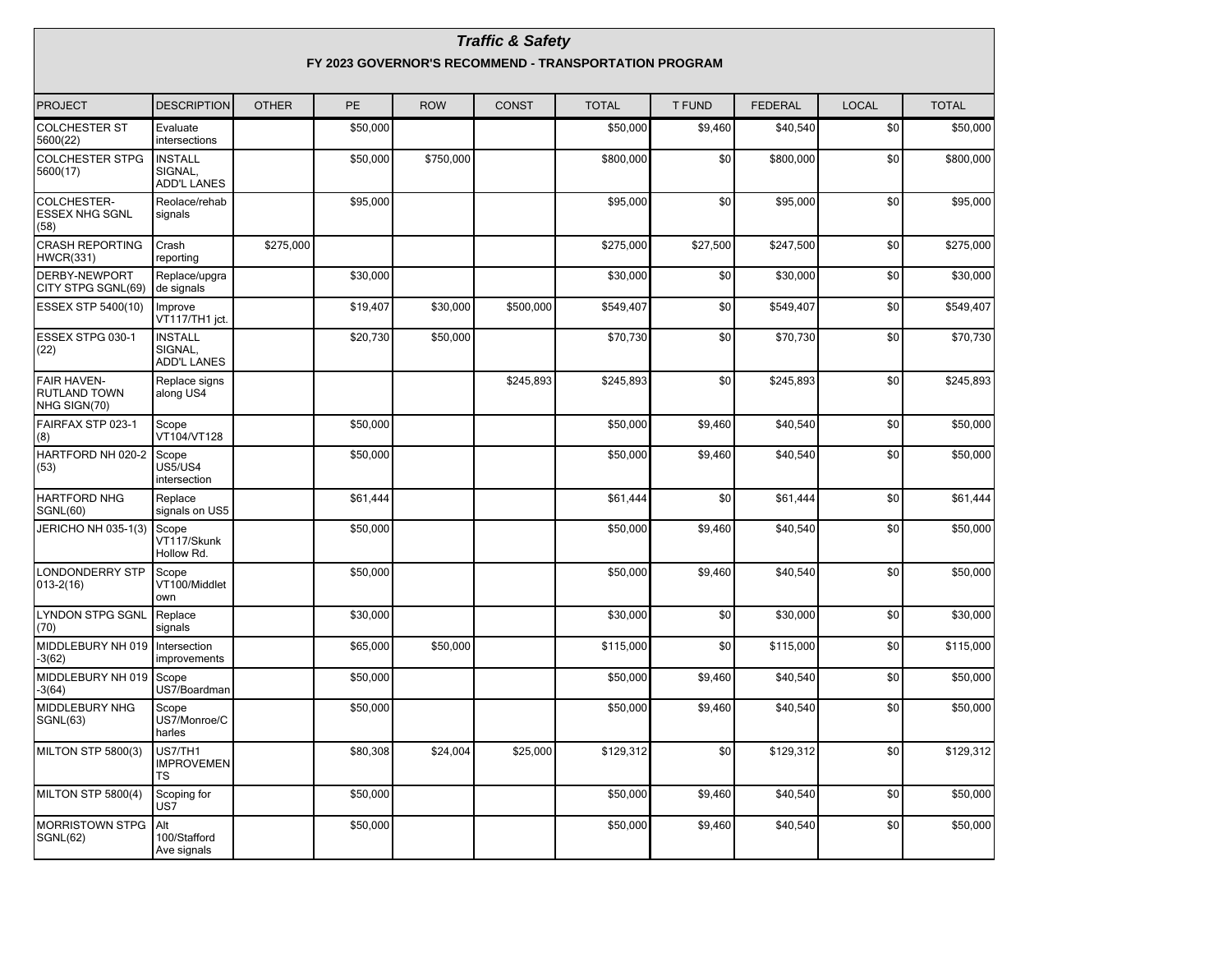|                                              |                                                       |              |           |            | <b>Traffic &amp; Safety</b> |              |           |                |              |              |  |  |  |
|----------------------------------------------|-------------------------------------------------------|--------------|-----------|------------|-----------------------------|--------------|-----------|----------------|--------------|--------------|--|--|--|
|                                              | FY 2023 GOVERNOR'S RECOMMEND - TRANSPORTATION PROGRAM |              |           |            |                             |              |           |                |              |              |  |  |  |
| PROJECT                                      | <b>DESCRIPTION</b>                                    | <b>OTHER</b> | PE        | <b>ROW</b> | <b>CONST</b>                | <b>TOTAL</b> | T FUND    | <b>FEDERAL</b> | <b>LOCAL</b> | <b>TOTAL</b> |  |  |  |
| NEW HAVEN HES 032 REALIGN<br>-1(8)           | VT17/EAST<br>ST. JCT.                                 |              |           |            | \$400,000                   | \$400,000    | \$0       | \$400,000      | \$0          | \$400,000    |  |  |  |
| <b>NORWICH STPG</b><br><b>SGNL(57)</b>       | Replace<br>signals on<br>VT10A. US5                   |              |           |            | \$550,000                   | \$550.000    | \$0       | \$550.000      | \$0          | \$550,000    |  |  |  |
| PLAINFIELD NH 028-3<br>(41)                  | Improve<br>US2/Main St.<br>jct.                       |              | \$65,000  | \$100,000  |                             | \$165,000    | \$0       | \$165,000      | \$0          | \$165,000    |  |  |  |
| POWNAL-<br><b>MANCHESTER NHG</b><br>SIGN(71) | Replace signs<br>on US7                               |              |           |            | \$800,000                   | \$800,000    | \$0       | \$800,000      | \$0          | \$800,000    |  |  |  |
| <b>RUTLAND TOWN</b><br>NHG SGNL(59)          | Replace<br>signals on US7                             |              | \$25,000  |            | \$250,000                   | \$275,000    | \$0       | \$275,000      | \$0          | \$275,000    |  |  |  |
| SHELBURNE NH 019-<br>4(34)                   | Scope<br>US7/Harbor<br>Rd.                            |              | \$50,000  |            |                             | \$50,000     | \$9,460   | \$40,540       | \$0          | \$50,000     |  |  |  |
| <b>SOUTH BURLINGTON</b><br>STP 5200(23)      | Scope<br>VT116/Cheese<br>Factory Rd                   |              | \$50,000  |            |                             | \$50,000     | \$9,460   | \$40,540       | \$0          | \$50,000     |  |  |  |
| SOUTH BURLINGTON<br>STP SGNL(53)             | Signal<br>upgrades                                    |              | \$26,729  |            | \$500,000                   | \$526,729    | \$0       | \$421,383      | \$105,346    | \$526,729    |  |  |  |
| <b>SOUTH HERO STP</b><br>HES 028-1(22)       | <b>INSTALL</b><br><b>TURN LANE</b><br>AT US2/VT314    |              |           |            | \$1,405,561                 | \$1,405,561  | \$140,556 | \$1,265,005    | \$0          | \$1,405,561  |  |  |  |
| SPRINGFIELD STP<br>$016 - 2(26)$             | Scoping for<br>four<br>intersections                  |              | \$50,000  |            |                             | \$50,000     | \$9,460   | \$40,540       | \$0          | \$50,000     |  |  |  |
| ST. ALBANS 044-1(2)                          | Improve<br>VT104/I-89<br>Exit #19                     |              | \$50,000  |            |                             | \$50,000     | \$0       | \$50,000       | \$0          | \$50,000     |  |  |  |
| ST. ALBANS TOWN<br>STPG SGNL(61)             | Replace<br>signals on US7                             |              | \$33,238  |            | \$300,000                   | \$333,238    | \$0       | \$333,238      | \$0          | \$333,238    |  |  |  |
| <b>STATEWIDE GHSP</b>                        |                                                       | \$6,135,744  |           |            |                             | \$6,135,744  | \$0       | \$6,135,744    | \$0          | \$6,135,744  |  |  |  |
| STATEWIDE HES<br><b>HRRR(25)</b>             | Local road<br>signs &<br>markings                     |              |           |            | \$356,745                   | \$356,745    | \$0       | \$356,745      | \$0          | \$356,745    |  |  |  |
| <b>STATEWIDE HES</b><br>HSIP()               | <b>PROJECTS</b><br>ON HSIP LIST                       | \$50,000     | \$200,000 |            |                             | \$250,000    | \$0       | \$250,000      | \$0          | \$250,000    |  |  |  |
| <b>STATEWIDE HES</b><br>SHSP()               | <b>STRATEGIC</b><br>HWY.<br><b>RESEARCH</b><br>PLAN   | \$350,000    |           |            |                             | \$350,000    | \$0       | \$350,000      | \$0          | \$350,000    |  |  |  |
| STATEWIDE HSIP(11) Transportation            | data analysis                                         | \$175,000    |           |            |                             | \$175,000    | \$0       | \$175,000      | \$0          | \$175,000    |  |  |  |
| <b>STATEWIDE IMG</b><br>MARK()               | Pavement<br>marking                                   |              | \$40,000  |            | \$1,400,000                 | \$1,440,000  | \$0       | \$1,440,000    | \$0          | \$1,440,000  |  |  |  |
| STATEWIDE IMG<br><b>MARK(119)</b>            | Pavement<br>martkings                                 |              |           |            | \$1,224,045                 | \$1,224,045  | \$0       | \$1,224,045    | \$0          | \$1,224,045  |  |  |  |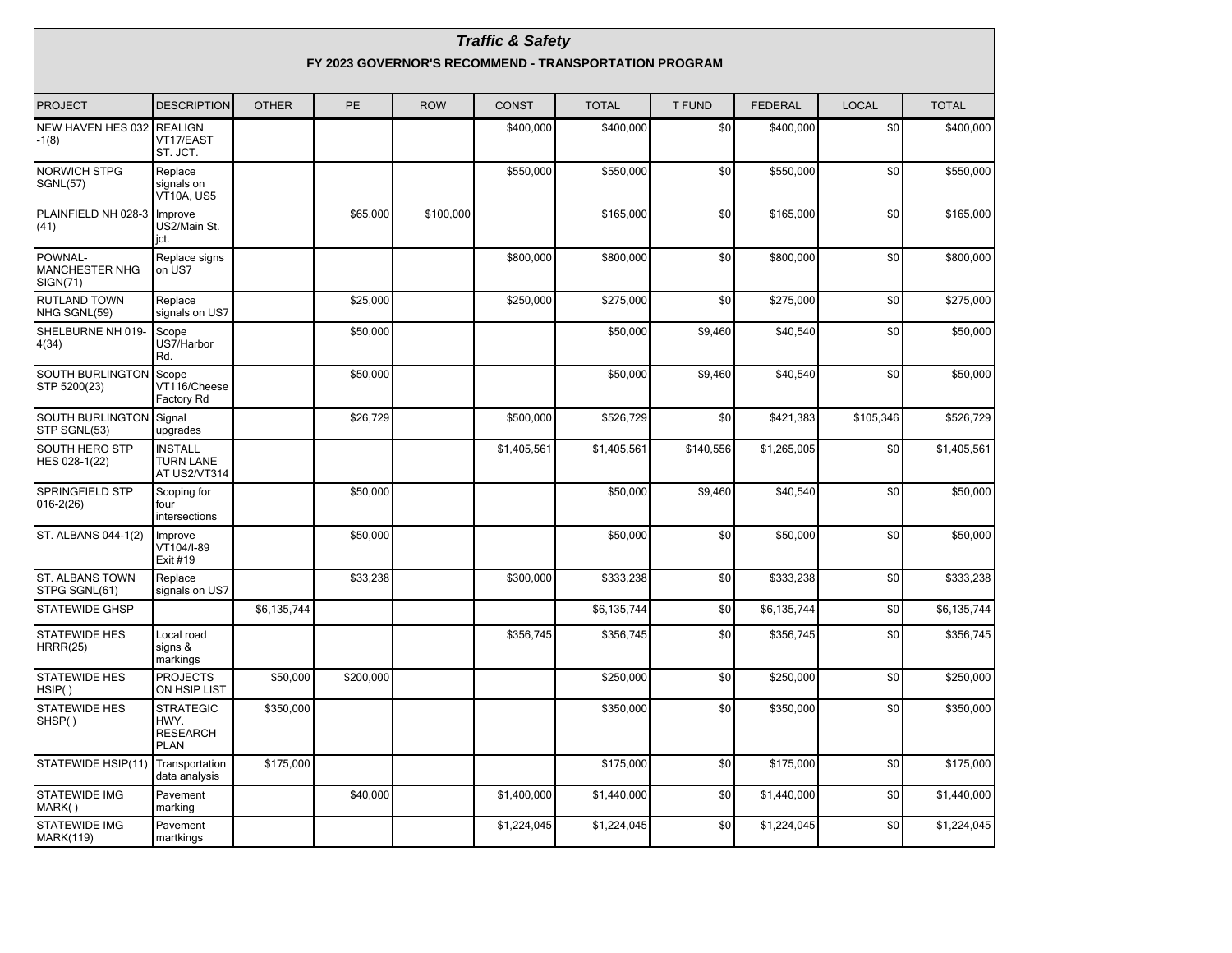| <b>Traffic &amp; Safety</b><br>FY 2023 GOVERNOR'S RECOMMEND - TRANSPORTATION PROGRAM |                                                 |              |             |             |              |                            |               |                |              |              |  |  |
|--------------------------------------------------------------------------------------|-------------------------------------------------|--------------|-------------|-------------|--------------|----------------------------|---------------|----------------|--------------|--------------|--|--|
| <b>PROJECT</b>                                                                       | <b>DESCRIPTION</b>                              | <b>OTHER</b> | <b>PE</b>   | <b>ROW</b>  | <b>CONST</b> | <b>TOTAL</b>               | <b>T FUND</b> | <b>FEDERAL</b> | <b>LOCAL</b> | <b>TOTAL</b> |  |  |
| <b>STATEWIDE OBDS</b><br><b>SIGN</b>                                                 | <b>TIC SIGNS</b>                                |              |             |             | \$200,000    | \$200,000                  | \$200,000     | \$0            | \$0          | \$200,000    |  |  |
| <b>STATEWIDE STP</b><br>HRRR(24)                                                     | Install signs,<br>markings                      |              |             |             | \$429,452    | \$429,452                  | \$0           | \$429,452      | \$0          | \$429,452    |  |  |
| <b>STATEWIDE STPG</b><br>MARK()                                                      | Pavement<br>marking                             |              | \$80.000    |             | \$2,000,000  | \$2,080,000                | \$0           | \$2,080,000    | \$0          | \$2,080,000  |  |  |
| <b>STATEWIDE STPG</b><br>SIGN()                                                      | Sign projects                                   |              | \$150,000   |             | \$1,100,000  | \$1,250,000                | \$0           | \$1,250,000    | \$0          | \$1,250,000  |  |  |
| STATEWIDE -<br><b>NORTHEAST REGION</b><br>STPG MARK(317)                             | Pavement<br>martkings                           |              |             |             | \$2,315,431  | \$2,315,431                | \$0           | \$2,315,431    | \$0          | \$2,315,431  |  |  |
| STATEWIDE -<br><b>NORTHWEST</b><br><b>REGION STPG MARK</b><br>(318)                  | Pavement<br>martkings                           |              |             |             | \$2,330,879  | \$2,330,879                | \$0           | \$2,330,879    | \$0          | \$2,330,879  |  |  |
| STATEWIDE - SOUTH<br><b>REGION STPG MARK</b><br>(319)                                | Pavement<br>martkings                           |              |             |             | \$1,987,774  | \$1,987,774                | \$0           | \$1,987,774    | \$0          | \$1,987,774  |  |  |
| STOWE STP 0235(24)                                                                   | Scope<br>VT108/Luce<br>Hill Rd.                 |              | \$50,000    |             |              | \$50,000                   | \$9,460       | \$40,540       | \$0          | \$50,000     |  |  |
| STOWE STPG SGNL<br>(52)                                                              | Install signal at<br>VT100/TH6                  |              |             |             | \$582,468    | \$582,468                  | \$0           | \$582,468      | \$0          | \$582,468    |  |  |
| STOWE-CAMBRIDGE<br>STP 0235(23)                                                      | Mitigate stuck<br>vehicles                      |              | \$25,000    |             |              | \$25,000                   | \$5,000       | \$20,000       | \$0          | \$25,000     |  |  |
| SWANTON IM 089-3<br>(82)                                                             | Scope I-89 Exit<br>#21 NB                       |              | \$50,000    |             |              | \$50,000                   | \$5,000       | \$45,000       | \$0          | \$50,000     |  |  |
| WAITSFIELD STP 013<br>$-4(55)$                                                       | Scope<br>VT100/VT17                             |              | \$50.000    |             |              | \$50,000                   | \$9,460       | \$40,540       | \$0          | \$50,000     |  |  |
| <b>WALLINGFORD-</b><br><b>RUTLAND STPG</b><br><b>SGNL(71)</b>                        | Replace/upgra<br>de signals                     |              | \$30,000    |             |              | \$30,000                   | \$0           | \$30,000       | \$0          | \$30,000     |  |  |
| <b>WEATHERSFIELD</b><br>STPG SGNL(72)                                                | Replace/upgra<br>de signals                     |              | \$30,000    |             |              | \$30,000                   | \$0           | \$30,000       | \$0          | \$30,000     |  |  |
| WILLISTON STP 5500<br>(17)                                                           | Improve<br>VT2A/Industrial<br>Ave.              |              | \$50,000    | \$124,423   |              | \$174,423                  | \$0           | \$174,423      | \$0          | \$174,423    |  |  |
| <b>WILLISTON STPG</b><br>5500(14)                                                    | <b>INSTALL</b><br>SIGNAL,<br><b>ADD'L LANES</b> |              |             |             | \$420,000    | \$420,000                  | \$420,000     | \$0            | \$0          | \$420,000    |  |  |
|                                                                                      | <b>TOTAL Traffic &amp; Safety</b>               | \$6,985,744  | \$2,533,714 | \$1,284,774 | \$34,841,663 | \$45,645,895               | \$987,256     | \$44,553,293   | \$105,346    | \$45,645,895 |  |  |
|                                                                                      |                                                 |              |             |             |              | <b>Total Appropriation</b> | \$987,256     | \$44,553,293   | \$105,346    | \$45,645,895 |  |  |
|                                                                                      |                                                 |              |             |             |              |                            |               |                |              |              |  |  |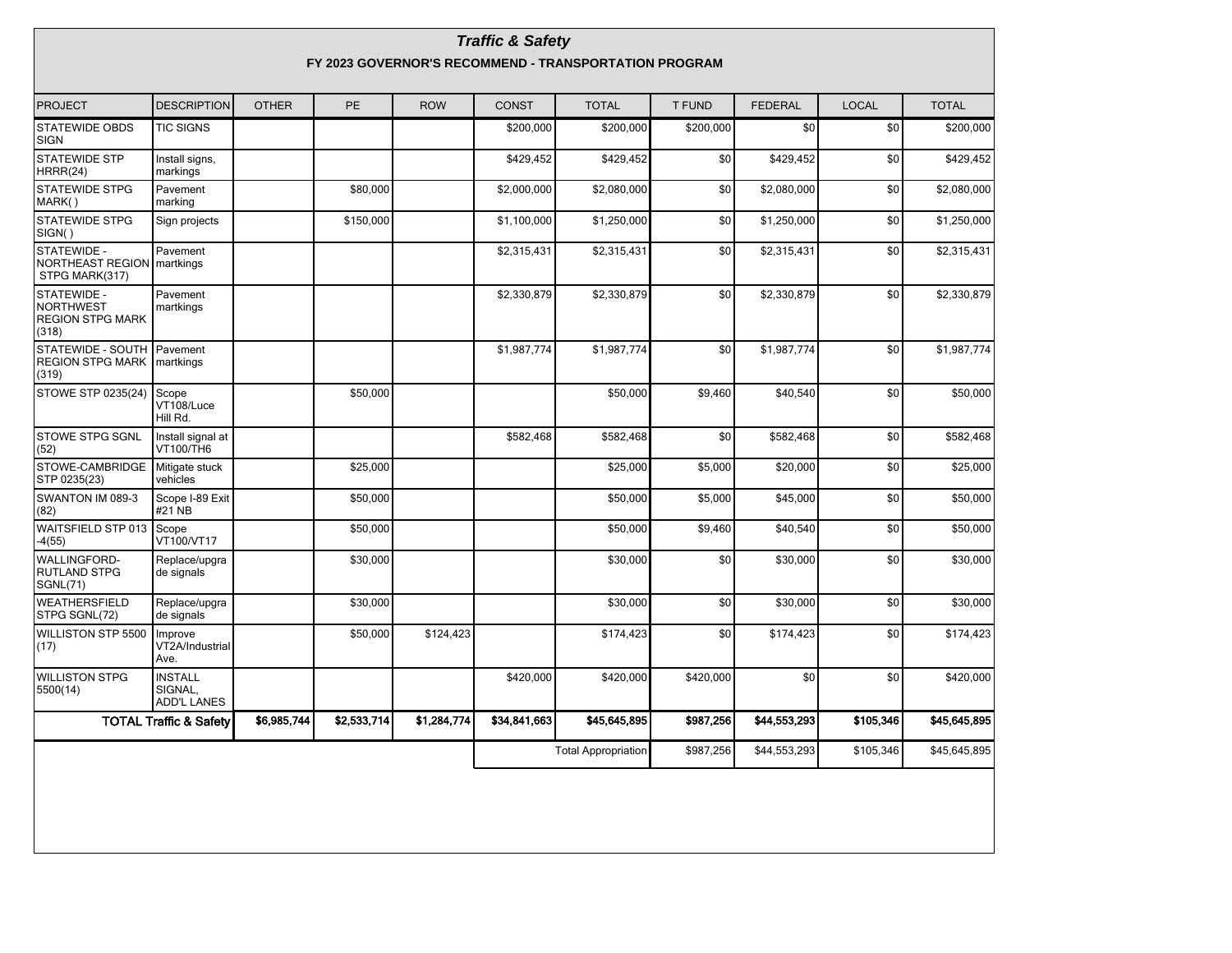# **TRAFFIC & SAFETY**

|              | <b>Estimated</b><br><b>Budget Year</b><br>FY 2023 | <b>Projected</b><br>FY 2024 | Projected<br>FY 2025 | <b>Projected</b><br>FY 2026 |
|--------------|---------------------------------------------------|-----------------------------|----------------------|-----------------------------|
| <b>PE</b>    | \$2,533,714                                       | \$588,414                   | \$388,900            | \$230,000                   |
| <b>ROW</b>   | \$1,284,774                                       | \$450,000                   | \$0                  | \$0                         |
| <b>CONST</b> | \$34,841,663                                      | \$33,557,366                | \$30,891,857         | \$23,723,257                |
| <b>OTHER</b> | \$6,985,744                                       | \$7,310,744                 | \$7,218,744          | \$7,361,744                 |
| <b>TOTAL</b> | \$45,645,895                                      | \$41,906,524                | \$38,499,501         | \$31,315,001                |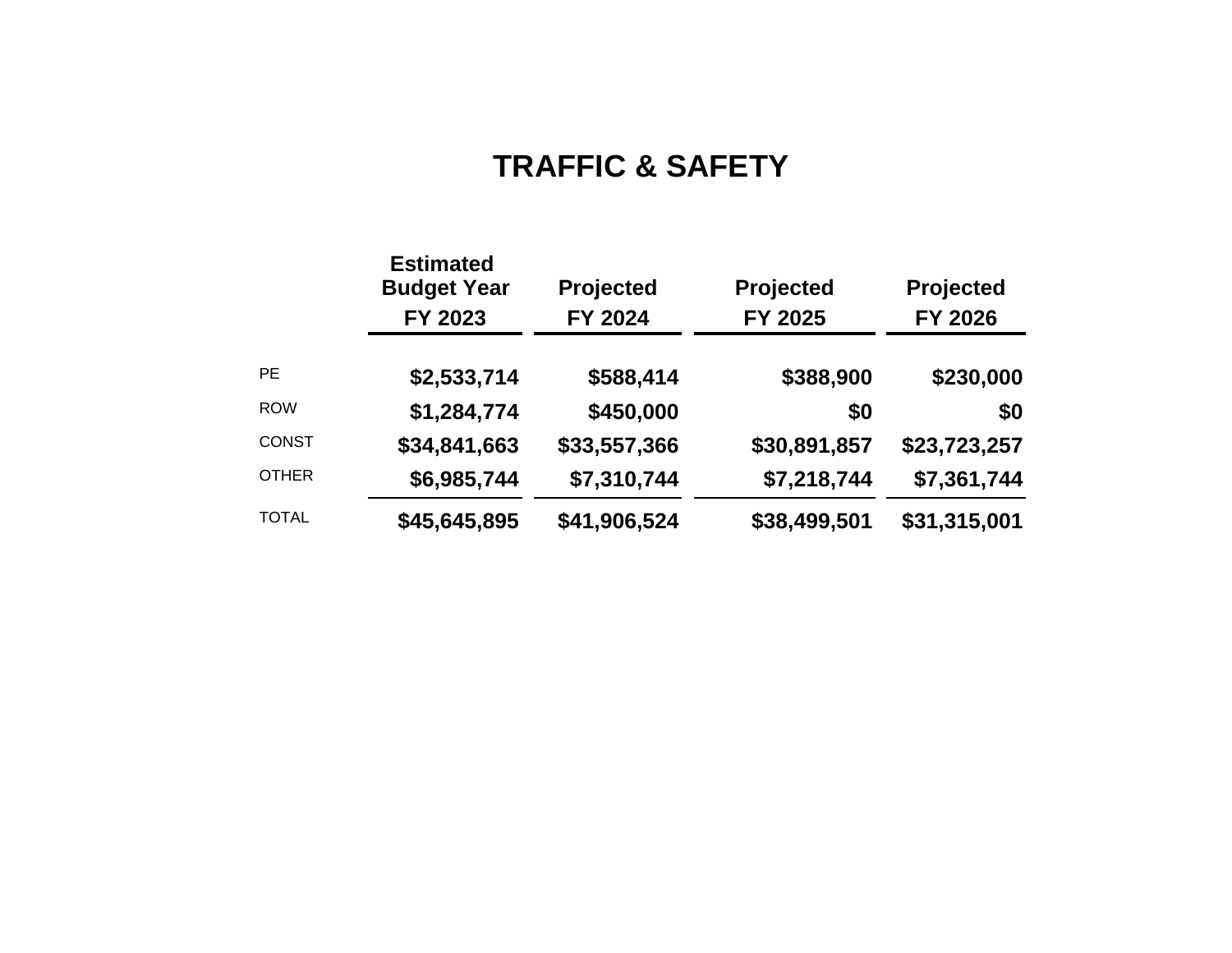| <b>PROJECT INFORMATION</b>                                                           | <b>PHASE</b><br><b>AND</b><br><b>FUNDING</b> | <b>ESTIMATED</b><br><b>TOTAL COST</b>                                                                                       | <b>ACTUAL</b><br><b>EXPENDED</b><br><b>THRU FY 2021</b> | <b>ESTIMATED</b><br><b>ICURRENT YEAR   BUDGET YEAR</b><br>FY 2022 | <b>ESTIMATED</b><br>FY 2023 | <b>PROJECTED</b><br>FY 2024 | <b>PROJECTED</b><br>FY 2025 | <b>PROJECTED</b><br>FY 2026 | <b>ESTIMATED</b><br><b>COST TO</b><br><b>COMPLETE</b> |
|--------------------------------------------------------------------------------------|----------------------------------------------|-----------------------------------------------------------------------------------------------------------------------------|---------------------------------------------------------|-------------------------------------------------------------------|-----------------------------|-----------------------------|-----------------------------|-----------------------------|-------------------------------------------------------|
| <b>TRAFFIC &amp; SAFETY</b>                                                          | PE                                           | 500,000                                                                                                                     | 443,142                                                 | 35,000                                                            | 21,858                      | 0                           | 0                           | 0                           | $\mathbf{0}$                                          |
| <b>BARRE CITY</b>                                                                    | <b>ROW</b>                                   | $\mathbf{0}$                                                                                                                | 0                                                       | 0                                                                 | $\Omega$                    | O                           | ŋ                           |                             | 0                                                     |
| <b>HES 037-1(8)</b>                                                                  | CONST                                        | 1,617,486                                                                                                                   | 0                                                       | 0                                                                 | 500,000                     | 1,117,486                   |                             |                             | 0                                                     |
|                                                                                      | <b>OTHER</b>                                 | $\Omega$                                                                                                                    | $\bf{0}$                                                | 0                                                                 | $\bf{0}$                    | $\Omega$                    | 0                           |                             | $\mathbf{0}$                                          |
|                                                                                      | <b>TOTAL</b>                                 | 2,117,486                                                                                                                   | 443.142                                                 | 35,000                                                            | 521,858                     | 1,117,486                   | $\mathbf{0}$                | 0                           | $\mathbf{0}$                                          |
| Route:<br>$VT-14$                                                                    | Description:                                 | IMPROVEMENTS TO THE VT14 (MAPLE AVE.)/MERCHANT ST. INTERSECTION IN BARRE CITY, INCLUDING REALIGNMENT OF<br>MERCHANT STREET. |                                                         |                                                                   |                             |                             |                             |                             |                                                       |
| YearAdded: Prior to 2006<br>Project Manager:<br><b>Taylor Sisson</b><br>802-249-9246 | <b>Comments:</b>                             |                                                                                                                             |                                                         |                                                                   |                             |                             |                             |                             |                                                       |
| <b>TRAFFIC &amp; SAFETY</b>                                                          | PE                                           | 700,000                                                                                                                     | 633,109                                                 | 10,000                                                            | 25,000                      | 31,891                      | 0                           | $\bf{0}$                    | $\Omega$                                              |
| <b>BARRE TOWN</b>                                                                    | <b>ROW</b>                                   | 275,000                                                                                                                     | 68,653                                                  | 50,000                                                            | 156,347                     | 0                           | ŋ                           |                             | $\mathbf{0}$                                          |
| <b>HES STPG 6100(6)</b>                                                              | <b>CONST</b>                                 | 2,648,298                                                                                                                   | 0                                                       | $\bf{0}$                                                          | $\bf{0}$                    | 750,000                     | 1,898,298                   |                             | $\mathbf{0}$                                          |
|                                                                                      | <b>OTHER</b>                                 |                                                                                                                             | 0                                                       | $\mathbf{0}$                                                      | n                           | 0                           | 0                           |                             | $\mathbf{0}$                                          |
|                                                                                      | <b>TOTAL</b>                                 | 3,623,298                                                                                                                   | 701,762                                                 | 60,000                                                            | 181,347                     | 781,891                     | 1,898,298                   | $\bf{0}$                    | $\mathbf{0}$                                          |
| Route:<br>$VT-14$<br>YearAdded: Prior to 2006<br>Project Manager:<br>Taylor Sisson   | <b>Comments:</b>                             | Description: PROJECT IS FOR IMPROVEMENTS TO THE VT14/BRIDGE ST./STERLING HILL ROAD INTERSECTION IN SOUTH BARRE.             |                                                         |                                                                   |                             |                             |                             |                             |                                                       |
| 802-249-9246                                                                         |                                              |                                                                                                                             |                                                         |                                                                   |                             |                             |                             |                             |                                                       |
| <b>TRAFFIC &amp; SAFETY</b>                                                          | PE                                           | 400,000                                                                                                                     | 21,224                                                  | 215,000                                                           | $\bf{0}$                    | 0                           | 0                           | 0                           | 163,776                                               |
| <b>BENNINGTON</b>                                                                    | <b>ROW</b>                                   |                                                                                                                             | 0                                                       | 0                                                                 | $\Omega$                    |                             |                             |                             | $\mathbf{0}$                                          |
| NHG SIGN(72)                                                                         | <b>CONST</b>                                 | 2,215,491                                                                                                                   | 0                                                       | 0                                                                 | 1,200,000                   | 1,015,491                   | 0                           |                             | $\mathbf{0}$                                          |
|                                                                                      | <b>OTHER</b>                                 | $\Omega$                                                                                                                    | $\bf{0}$                                                | O                                                                 | $\mathbf{0}$                | $\Omega$                    | 0                           |                             | $\mathbf{0}$                                          |
|                                                                                      | <b>TOTAL</b>                                 | 2,615,491                                                                                                                   | 21,224                                                  | 215,000                                                           | 1,200,000                   | 1,015,491                   | $\mathbf{0}$                | $\mathbf{0}$                | 163,776                                               |
| Route:<br>VT-279                                                                     |                                              | Description: sign replacement along VT 279 in Bennington from ETE mm 0.0 to ETE mm 6.054 including ramps.                   |                                                         |                                                                   |                             |                             |                             |                             |                                                       |
| YearAdded: 2022<br>Project Manager:<br>Michael LaCroix<br>802-371-9528               | <b>Comments:</b>                             |                                                                                                                             |                                                         |                                                                   |                             |                             |                             |                             |                                                       |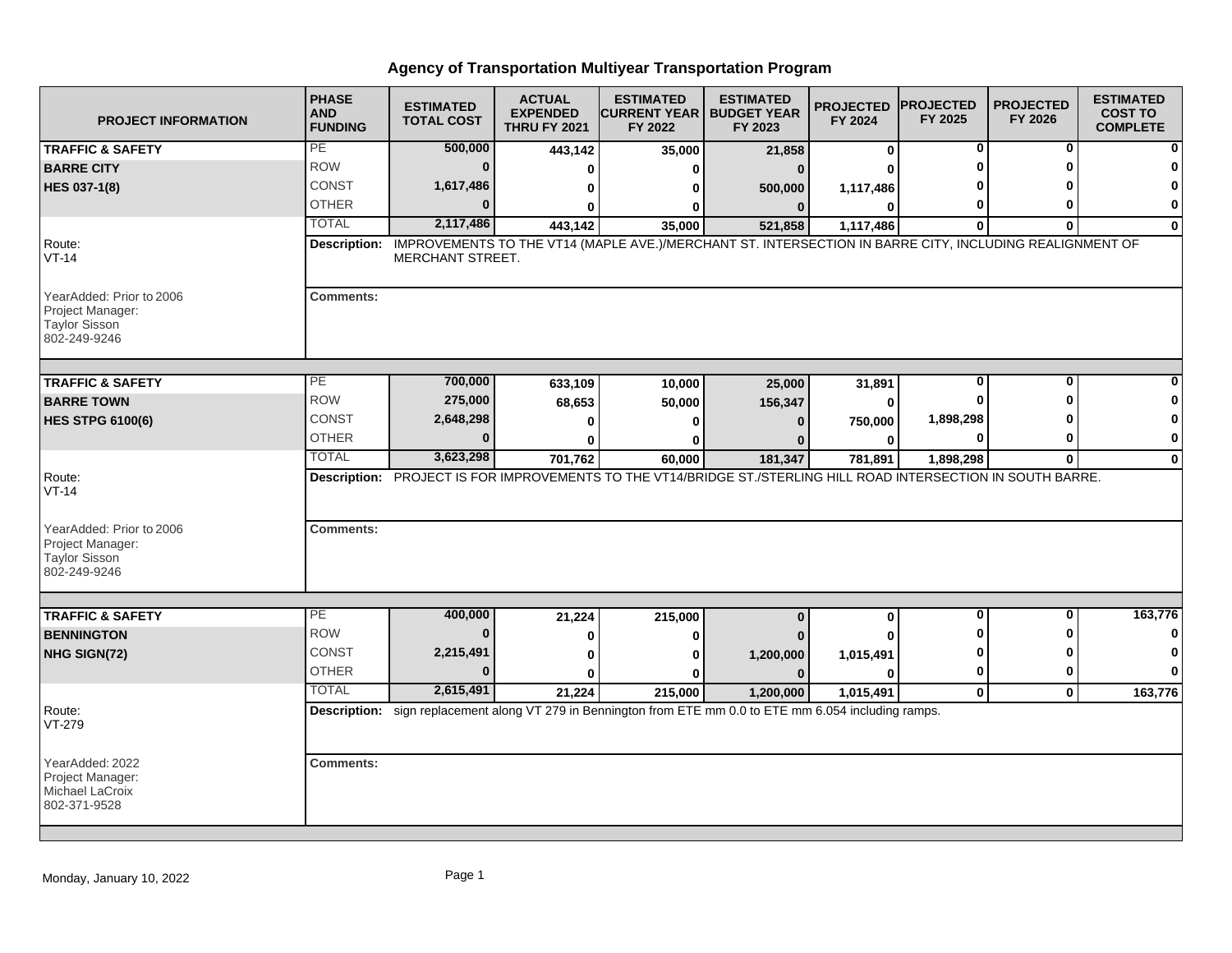| <b>PROJECT INFORMATION</b>                                             | <b>PHASE</b><br><b>AND</b><br><b>FUNDING</b> | <b>ESTIMATED</b><br><b>TOTAL COST</b> | <b>ACTUAL</b><br><b>EXPENDED</b><br><b>THRU FY 2021</b> | <b>ESTIMATED</b><br><b>CURRENT YEAR   BUDGET YEAR</b><br>FY 2022                 | <b>ESTIMATED</b><br>FY 2023                                                                                                                                                             | <b>PROJECTED</b><br>FY 2024 | <b>PROJECTED</b><br>FY 2025 | <b>PROJECTED</b><br>FY 2026 | <b>ESTIMATED</b><br><b>COST TO</b><br><b>COMPLETE</b> |
|------------------------------------------------------------------------|----------------------------------------------|---------------------------------------|---------------------------------------------------------|----------------------------------------------------------------------------------|-----------------------------------------------------------------------------------------------------------------------------------------------------------------------------------------|-----------------------------|-----------------------------|-----------------------------|-------------------------------------------------------|
| <b>TRAFFIC &amp; SAFETY</b>                                            | PE                                           | 54,511                                | 54,511                                                  | $\bf{0}$                                                                         | $\Omega$                                                                                                                                                                                | $\bf{0}$                    | 0                           | 0                           |                                                       |
| <b>BRATTLEBORO</b>                                                     | <b>ROW</b>                                   | $\mathbf 0$                           | 0                                                       |                                                                                  |                                                                                                                                                                                         | 0                           |                             |                             |                                                       |
| STP 2000(29)                                                           | <b>CONST</b>                                 | 606,150                               | 189,139                                                 | 417,011                                                                          |                                                                                                                                                                                         | 0                           |                             |                             |                                                       |
|                                                                        | <b>OTHER</b>                                 | $\Omega$                              | 0                                                       | ŋ                                                                                | n                                                                                                                                                                                       | 0                           | 0                           | 0                           | 0                                                     |
|                                                                        | <b>TOTAL</b>                                 | 660,661                               | 243,650                                                 | 417,011                                                                          | $\Omega$                                                                                                                                                                                | $\bf{0}$                    | $\bf{0}$                    | $\mathbf{0}$                | $\bf{0}$                                              |
| Route:<br>$US-5$                                                       |                                              |                                       |                                                         |                                                                                  | Description: Pedestrian improvements on US 5, at select locations between MM 3.3 and 4.55                                                                                               |                             |                             |                             |                                                       |
| YearAdded: 2022<br>Project Manager:<br>Patricia Coburn<br>802-224-6667 | <b>Comments:</b>                             |                                       |                                                         |                                                                                  |                                                                                                                                                                                         |                             |                             |                             |                                                       |
| <b>TRAFFIC &amp; SAFETY</b>                                            | PE                                           | 1,850,000                             | 1,679,809                                               | 170,191                                                                          | $\Omega$                                                                                                                                                                                | $\pmb{0}$                   | $\bf{0}$                    | $\bf{0}$                    |                                                       |
| <b>BURLINGTON</b>                                                      | <b>ROW</b>                                   | 216,418                               | 216,418                                                 |                                                                                  |                                                                                                                                                                                         | ŋ                           |                             | n                           |                                                       |
| <b>HES 5000(18)</b>                                                    | CONST                                        | 10,110,111                            | 328,165                                                 | 5,500,000                                                                        | 4,281,946                                                                                                                                                                               |                             |                             |                             |                                                       |
|                                                                        | <b>OTHER</b>                                 | $\bf{0}$                              |                                                         |                                                                                  |                                                                                                                                                                                         | 0                           | 0                           | 0                           | 0                                                     |
|                                                                        | <b>TOTAL</b>                                 | 12,176,529                            | 2,224,391                                               | 5,670,191                                                                        | 4,281,946                                                                                                                                                                               | $\bf{0}$                    | $\bf{0}$                    | $\mathbf{0}$                | $\bf{0}$                                              |
| Route:<br>$US-7$<br>YearAdded: 2010<br>Project Manager:                | <b>Comments:</b>                             |                                       |                                                         |                                                                                  | Description: IMPROVEMENTS TO THE INTERSECTION OF US7 (SOUTH WILLARD ST.), LEDGE AND LOCUST STS. IN BURLINGTON, INCLUDING<br>CONSTRUCTION OF A ROUNDABOUT, DRAINAGE AND ASSOCIATED WORK. |                             |                             |                             |                                                       |
| Michael LaCroix<br>802-371-9528                                        |                                              |                                       |                                                         |                                                                                  |                                                                                                                                                                                         |                             |                             |                             |                                                       |
| <b>TRAFFIC &amp; SAFETY</b>                                            | PE                                           | 175,000                               | 134,689                                                 | 40,311                                                                           | $\mathbf{0}$                                                                                                                                                                            | $\pmb{0}$                   | 0                           | $\mathbf{0}$                | $\bf{0}$                                              |
| <b>CLARENDON-RUTLAND TOWN</b>                                          | <b>ROW</b>                                   | $\mathbf{0}$                          | 0                                                       |                                                                                  |                                                                                                                                                                                         | 0                           | Λ<br>Λ                      | Λ<br>ŋ                      | 0                                                     |
| NHG SGNL(56)                                                           | CONST                                        | 2,570,326                             | 0                                                       | 750,000                                                                          | 1,820,326                                                                                                                                                                               | 0                           |                             |                             | 0                                                     |
|                                                                        | <b>OTHER</b>                                 | $\Omega$                              | O                                                       | ŋ                                                                                |                                                                                                                                                                                         | 0                           | 0                           | 0                           | 0                                                     |
|                                                                        | <b>TOTAL</b>                                 | 2,745,326                             | 134,689                                                 | 790,311                                                                          | 1,820,326                                                                                                                                                                               | $\mathbf 0$                 | $\mathbf{0}$                | $\mathbf{0}$                | $\bf{0}$                                              |
| Route:<br><b>US-7</b>                                                  |                                              |                                       |                                                         | Description: Replacement of 4 signals on US-7 MS 303, MS 305, MS 306 and MS 313. |                                                                                                                                                                                         |                             |                             |                             |                                                       |
| YearAdded: 2022<br>Project Manager:<br>Michael LaCroix<br>802-371-9528 | <b>Comments:</b>                             |                                       |                                                         |                                                                                  |                                                                                                                                                                                         |                             |                             |                             |                                                       |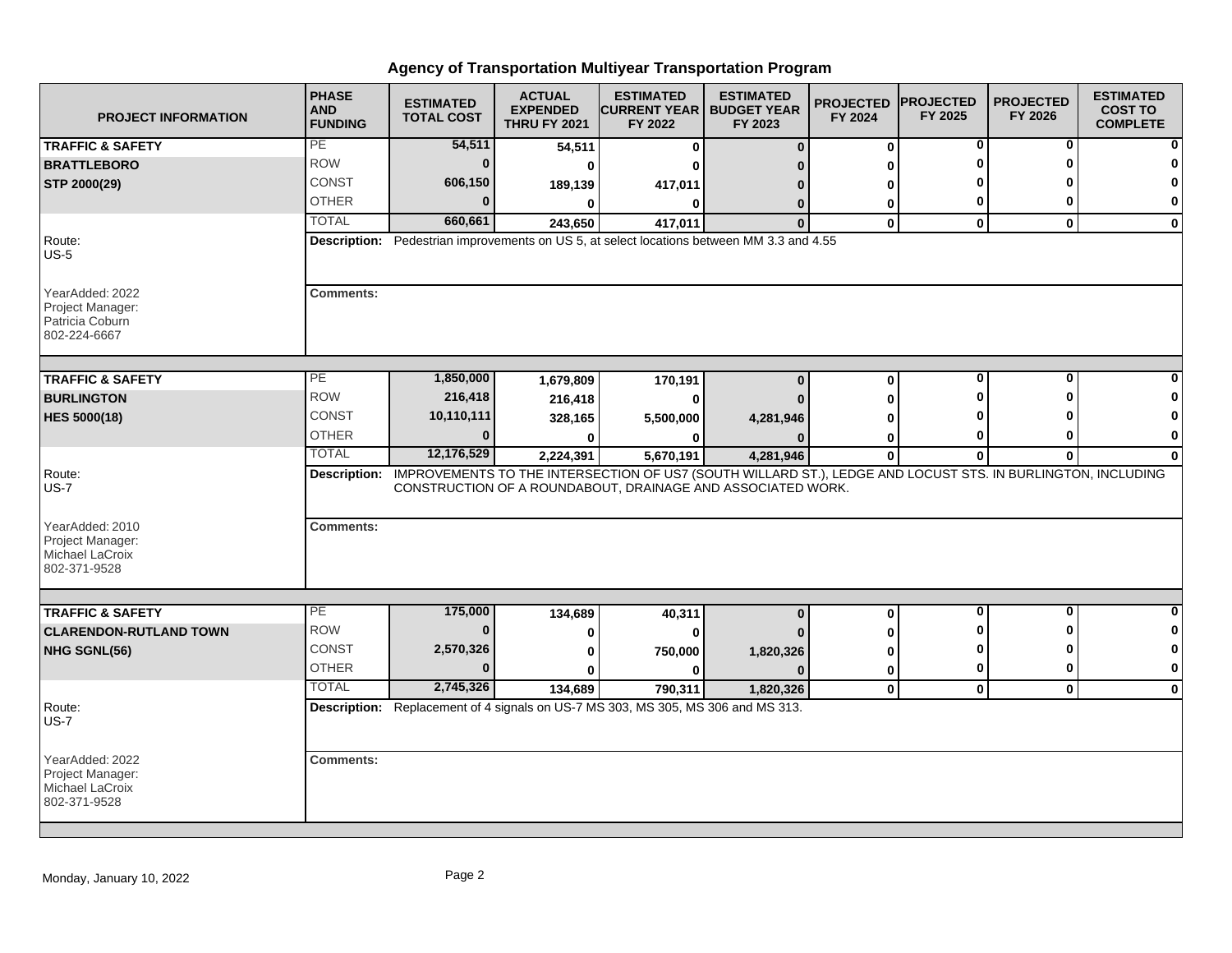| <b>PROJECT INFORMATION</b>                                             | <b>PHASE</b><br><b>AND</b><br><b>FUNDING</b> | <b>ESTIMATED</b><br><b>TOTAL COST</b> | <b>ACTUAL</b><br><b>EXPENDED</b><br><b>THRU FY 2021</b> | <b>ESTIMATED</b><br><b>CURRENT YEAR</b><br>FY 2022                                                                                                                                                                                                                                                                                                  | <b>ESTIMATED</b><br><b>BUDGET YEAR</b><br>FY 2023 | <b>PROJECTED</b><br>FY 2024 | <b>IPROJECTED</b><br>FY 2025 | <b>PROJECTED</b><br>FY 2026                     | <b>ESTIMATED</b><br><b>COST TO</b><br><b>COMPLETE</b> |
|------------------------------------------------------------------------|----------------------------------------------|---------------------------------------|---------------------------------------------------------|-----------------------------------------------------------------------------------------------------------------------------------------------------------------------------------------------------------------------------------------------------------------------------------------------------------------------------------------------------|---------------------------------------------------|-----------------------------|------------------------------|-------------------------------------------------|-------------------------------------------------------|
| <b>TRAFFIC &amp; SAFETY</b>                                            | PE                                           | 3,250,000                             | 3,085,039                                               | 125,000                                                                                                                                                                                                                                                                                                                                             | n                                                 | $\bf{0}$                    | 0                            | $\bf{0}$                                        | 39,961                                                |
| <b>COLCHESTER</b>                                                      | <b>ROW</b>                                   | 750,000                               | 669,988                                                 | 80,012                                                                                                                                                                                                                                                                                                                                              |                                                   |                             |                              | ŋ                                               | n                                                     |
| <b>HES NH 5600(14)</b>                                                 | <b>CONST</b>                                 | 12,909,764                            | O                                                       | ŋ                                                                                                                                                                                                                                                                                                                                                   | 5,909,764                                         | 3,500,000                   | 3,500,000                    |                                                 |                                                       |
|                                                                        | <b>OTHER</b>                                 | 3,752                                 | 3,752                                                   | ŋ                                                                                                                                                                                                                                                                                                                                                   | $\mathbf{0}$                                      | $\bf{0}$                    | 0                            |                                                 | O                                                     |
|                                                                        | <b>TOTAL</b>                                 | 16,913,517                            | 3,758,780                                               | 205,012                                                                                                                                                                                                                                                                                                                                             | 5,909,764                                         | 3,500,000                   | 3,500,000                    | $\Omega$                                        | 39,961                                                |
| Route:<br>$US-7$                                                       | Description:                                 |                                       |                                                         | Traffic safety and capacity improvements along US2/7, including reconfiguration of I-89 Exit #16 into a Diverging Diamond Interchange,<br>roadway widening, new traffic signals, sidewalks and shared-use paths, signage, pavement markings and other intersection improvements at<br>South Park, Mountain View Drive, Hercules Drive and Rathe Rd. |                                                   |                             |                              |                                                 |                                                       |
| YearAdded: 2014<br>Project Manager:<br>Michael LaCroix<br>802-371-9528 | <b>Comments:</b>                             |                                       |                                                         |                                                                                                                                                                                                                                                                                                                                                     |                                                   |                             |                              |                                                 |                                                       |
| <b>TRAFFIC &amp; SAFETY</b>                                            | PЕ                                           | 75,000                                | $\bf{0}$                                                | 75,000                                                                                                                                                                                                                                                                                                                                              | $\mathbf{0}$                                      | $\mathbf 0$                 | 0                            | 0                                               |                                                       |
| <b>COLCHESTER</b>                                                      | <b>ROW</b>                                   | $\Omega$                              |                                                         | ŋ                                                                                                                                                                                                                                                                                                                                                   |                                                   | ŋ                           |                              | ŋ                                               |                                                       |
| HES NH 5600(14) C/1                                                    | <b>CONST</b>                                 | 2,306,379                             |                                                         |                                                                                                                                                                                                                                                                                                                                                     | 1,806,379                                         | 500,000                     |                              |                                                 |                                                       |
|                                                                        | <b>OTHER</b>                                 |                                       | ŋ                                                       |                                                                                                                                                                                                                                                                                                                                                     |                                                   | ŋ                           | 0                            | 0                                               | 0                                                     |
|                                                                        | <b>TOTAL</b>                                 | 2,381,379                             | $\bf{0}$                                                | 75,000                                                                                                                                                                                                                                                                                                                                              | 1,806,379                                         | 500,000                     | $\bf{0}$                     | $\bf{0}$                                        | $\bf{0}$                                              |
| Route:<br><b>US-7</b>                                                  |                                              |                                       |                                                         | Description: Utility relocation work and retaining wall construction associated with the construction of the diverging diamond interchange at I-89 Exit 16.                                                                                                                                                                                         |                                                   |                             |                              |                                                 |                                                       |
| YearAdded: 2023<br>Project Manager:<br>Michael LaCroix<br>802-371-9528 | <b>Comments:</b>                             |                                       |                                                         |                                                                                                                                                                                                                                                                                                                                                     |                                                   |                             |                              |                                                 |                                                       |
|                                                                        | PE                                           |                                       |                                                         |                                                                                                                                                                                                                                                                                                                                                     |                                                   |                             |                              | $\mathbf{0}$                                    |                                                       |
| <b>TRAFFIC &amp; SAFETY</b>                                            | <b>ROW</b>                                   | 700,000<br>1,250,000                  | 486,100                                                 | 50,000                                                                                                                                                                                                                                                                                                                                              | 50,000                                            | 65,000                      | 48,900<br>0                  | <sup>0</sup>                                    | 0                                                     |
| <b>COLCHESTER</b>                                                      | <b>CONST</b>                                 | 3,648,257                             | 0                                                       | 250,000                                                                                                                                                                                                                                                                                                                                             | 750,000                                           | 250,000                     | 100,000                      | 3,048,257                                       | 500,000                                               |
| STPG 5600(17)                                                          | <b>OTHER</b>                                 | $\Omega$                              | 0                                                       |                                                                                                                                                                                                                                                                                                                                                     |                                                   | 0                           | 0                            | ŋ                                               | $\bf{0}$                                              |
|                                                                        | <b>TOTAL</b>                                 | 5,598,257                             |                                                         |                                                                                                                                                                                                                                                                                                                                                     |                                                   | ŋ                           |                              |                                                 |                                                       |
|                                                                        |                                              |                                       | 486,100                                                 | 300.000<br>Description: INSTALLATION OF A NEW TRAFFIC SIGNAL AT THE US7/TH7 (SEVERANCE RD.)/TH9                                                                                                                                                                                                                                                     | 800.000                                           | 315.000                     | 148,900                      | 3,048,257<br>(BLAKELY RD.), INCLUDING MAST ARMS | 500.000                                               |
| Route:<br><b>US-7</b>                                                  |                                              | AND ADDITIONAL LANES.                 |                                                         |                                                                                                                                                                                                                                                                                                                                                     |                                                   |                             |                              |                                                 |                                                       |
| YearAdded: 2015<br>Project Manager:<br>Patricia Coburn<br>802-224-6667 | <b>Comments:</b>                             |                                       |                                                         |                                                                                                                                                                                                                                                                                                                                                     |                                                   |                             |                              |                                                 |                                                       |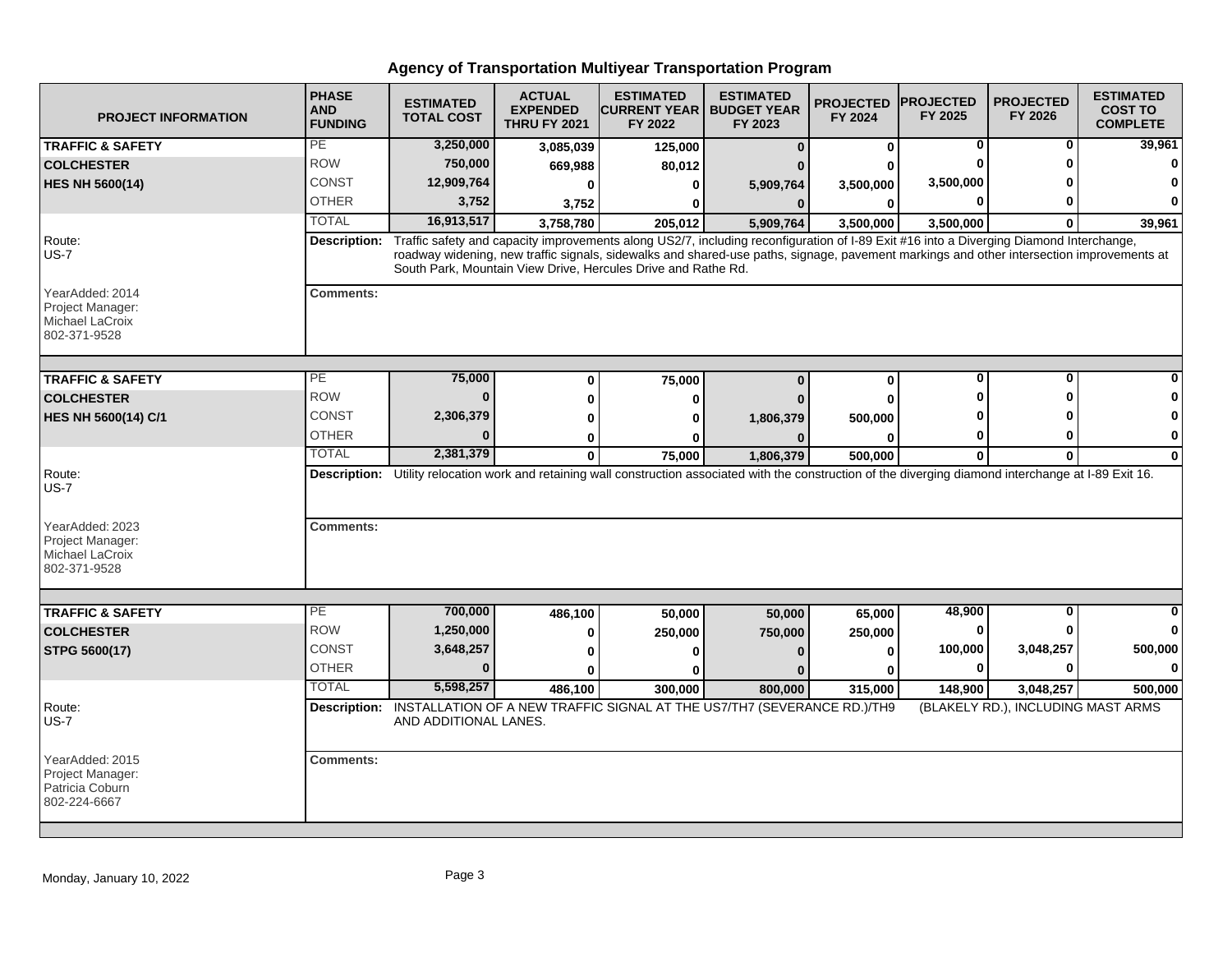| <b>PROJECT INFORMATION</b>                                                   | <b>PHASE</b><br><b>AND</b><br><b>FUNDING</b> | <b>ESTIMATED</b><br><b>TOTAL COST</b> | <b>ACTUAL</b><br><b>EXPENDED</b><br><b>THRU FY 2021</b> | <b>ESTIMATED</b><br><b>CURRENT YEAR   BUDGET YEAR</b><br>FY 2022                                                                             | <b>ESTIMATED</b><br>FY 2023 | <b>PROJECTED</b><br>FY 2024 | <b>PROJECTED</b><br>FY 2025 | <b>PROJECTED</b><br>FY 2026 | <b>ESTIMATED</b><br><b>COST TO</b><br><b>COMPLETE</b> |
|------------------------------------------------------------------------------|----------------------------------------------|---------------------------------------|---------------------------------------------------------|----------------------------------------------------------------------------------------------------------------------------------------------|-----------------------------|-----------------------------|-----------------------------|-----------------------------|-------------------------------------------------------|
| <b>TRAFFIC &amp; SAFETY</b>                                                  | <b>PE</b>                                    | 200,000                               | $\bf{0}$                                                | 30,000                                                                                                                                       | 95,000                      | 50,000                      | 25,000                      | 0                           |                                                       |
| <b>COLCHESTER-ESSEX</b>                                                      | <b>ROW</b>                                   | $\Omega$                              | 0                                                       | ŋ                                                                                                                                            | $\Omega$                    | O                           | 0                           |                             |                                                       |
| NHG SGNL(58)                                                                 | <b>CONST</b>                                 | 1,500,000                             | 0                                                       | o                                                                                                                                            |                             | n                           | 500,000                     | 1,000,000                   |                                                       |
|                                                                              | <b>OTHER</b>                                 | $\Omega$                              | 0                                                       | 0                                                                                                                                            |                             |                             |                             |                             | 0                                                     |
|                                                                              | <b>TOTAL</b>                                 | 1,700,000                             | 0                                                       | 30,000                                                                                                                                       | 95,000                      | 50,000                      | 525,000                     | 1,000,000                   | $\bf{0}$                                              |
| Route:<br>$VT-15$                                                            |                                              |                                       |                                                         | Description: Replacement/rehabilitation of signals along VT 15 from Colchester from MM 0.15 to Essex MM 0.45.                                |                             |                             |                             |                             |                                                       |
| YearAdded: 2022<br>Project Manager:<br>Patricia Coburn<br>802-224-6667       | <b>Comments:</b>                             |                                       |                                                         |                                                                                                                                              |                             |                             |                             |                             |                                                       |
| <b>TRAFFIC &amp; SAFETY</b>                                                  | PE                                           | $\bf{0}$                              | $\bf{0}$                                                | $\bf{0}$                                                                                                                                     | $\Omega$                    | $\bf{0}$                    | O                           | Ω                           |                                                       |
| <b>CRASH REPORTING</b>                                                       | <b>ROW</b>                                   | $\bf{0}$                              | $\bf{0}$                                                | 0                                                                                                                                            |                             |                             |                             |                             |                                                       |
| <b>HWCR(331)</b>                                                             | <b>CONST</b>                                 | $\Omega$                              | 0                                                       | ŋ                                                                                                                                            |                             |                             |                             |                             | ŋ                                                     |
|                                                                              | <b>OTHER</b>                                 | 550,000                               | 0                                                       | 275,000                                                                                                                                      | 275,000                     | 275,000                     | 275,000                     | 275,000                     | 0                                                     |
|                                                                              | <b>TOTAL</b>                                 | 550,000                               | $\mathbf{0}$                                            | 275,000                                                                                                                                      | 275,000                     | 275,000                     | 275,000                     | 275,000                     | 0                                                     |
| Route:<br>YearAdded: 2023<br>Project Manager:<br>Mandy White<br>802-595-9341 | Description:<br><b>Comments:</b>             | system for FFY2022.                   |                                                         | This project includes all of the necessary personnel, training, consultant assistance and program maintenance to run the Crash Reporting     |                             |                             |                             |                             |                                                       |
|                                                                              |                                              |                                       |                                                         |                                                                                                                                              |                             |                             |                             |                             |                                                       |
| <b>TRAFFIC &amp; SAFETY</b>                                                  | PE.                                          | 167,186                               | 127,779                                                 | 20,000                                                                                                                                       | 19,407                      | $\bf{0}$                    | $\bf{0}$                    | $\Omega$                    | 0                                                     |
| <b>ESSEX</b>                                                                 | <b>ROW</b>                                   | 50,000                                | 0                                                       | 20,000                                                                                                                                       | 30,000                      |                             |                             |                             | 0                                                     |
| STP 5400(10)                                                                 | <b>CONST</b>                                 | 1,887,588                             | 0                                                       | 0                                                                                                                                            | 500,000                     | 1,387,588                   |                             |                             | 0                                                     |
|                                                                              | <b>OTHER</b>                                 | $\Omega$                              | $\mathbf{0}$                                            |                                                                                                                                              | $\Omega$                    | ŋ                           | o                           | 0                           | 0                                                     |
|                                                                              | <b>TOTAL</b>                                 | 2,104,774                             | 127,779                                                 | 40,000                                                                                                                                       | 549,407                     | 1,387,588                   | $\mathbf{0}$                | $\mathbf 0$                 | $\bf{0}$                                              |
| Route:<br>$VT-117$                                                           |                                              |                                       |                                                         | Description: Project is for improvements to the intersection of VT Route 117 and Town Highway 1 (North Williston Road) in the Town of Essex. |                             |                             |                             |                             |                                                       |
| YearAdded: 2016<br>Project Manager:<br>Taylor Sisson<br>802-249-9246         | <b>Comments:</b>                             |                                       |                                                         |                                                                                                                                              |                             |                             |                             |                             |                                                       |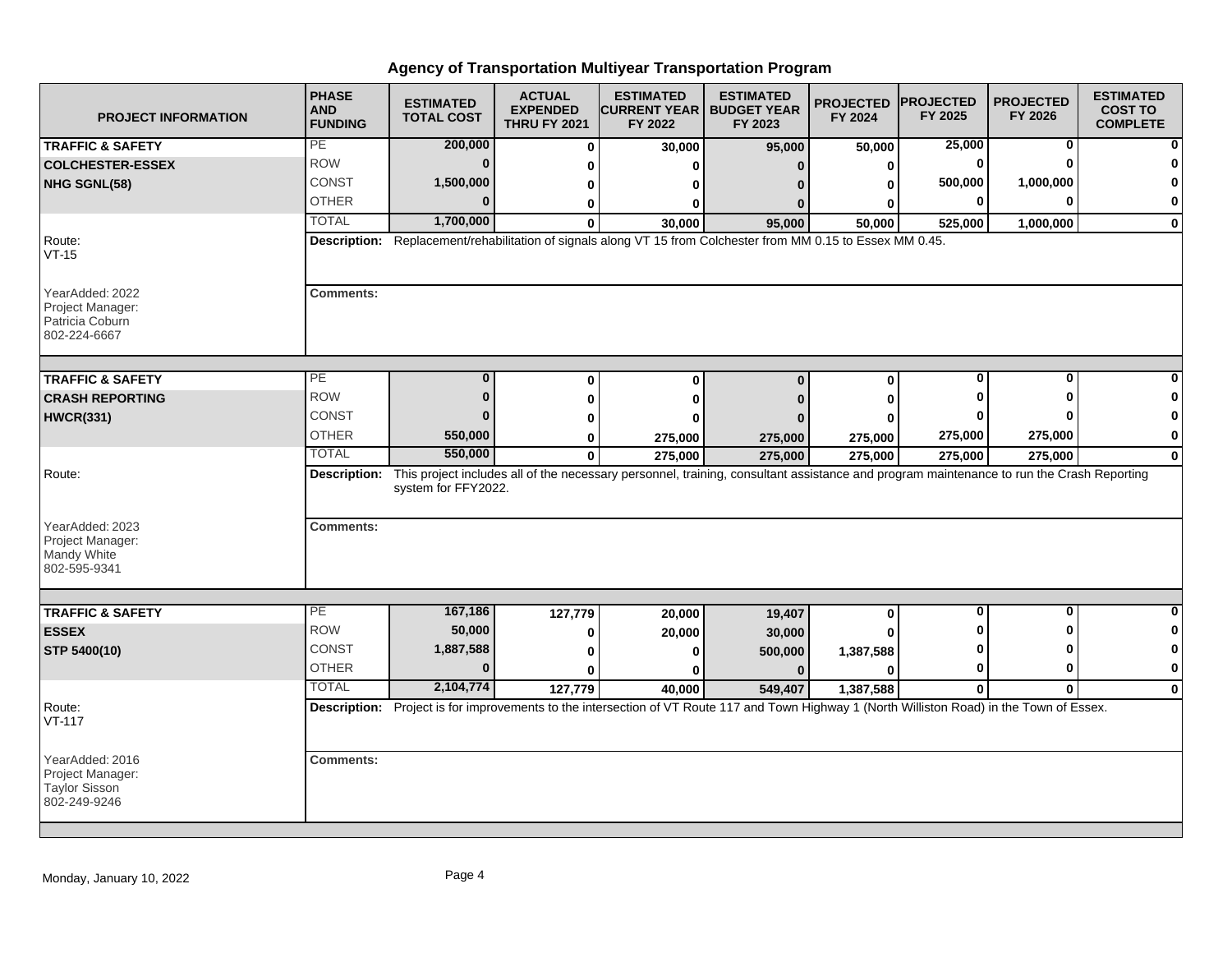| <b>PROJECT INFORMATION</b>                                                  | <b>PHASE</b><br><b>AND</b><br><b>FUNDING</b> | <b>ESTIMATED</b><br><b>TOTAL COST</b>                                                                                                | <b>ACTUAL</b><br><b>EXPENDED</b><br><b>THRU FY 2021</b> | <b>ESTIMATED</b><br><b>CURRENT YEAR   BUDGET YEAR</b><br>FY 2022 | <b>ESTIMATED</b><br>FY 2023 | <b>PROJECTED</b><br>FY 2024 | <b>PROJECTED</b><br>FY 2025 | <b>PROJECTED</b><br>FY 2026 | <b>ESTIMATED</b><br><b>COST TO</b><br><b>COMPLETE</b> |
|-----------------------------------------------------------------------------|----------------------------------------------|--------------------------------------------------------------------------------------------------------------------------------------|---------------------------------------------------------|------------------------------------------------------------------|-----------------------------|-----------------------------|-----------------------------|-----------------------------|-------------------------------------------------------|
| <b>TRAFFIC &amp; SAFETY</b>                                                 | PE                                           | 250,000                                                                                                                              | 204,270                                                 | 25,000                                                           | 20,730                      | $\bf{0}$                    | 0                           | 0                           |                                                       |
| <b>ESSEX</b>                                                                | <b>ROW</b>                                   | 75,000                                                                                                                               | 0                                                       | 25,000                                                           | 50,000                      |                             |                             |                             |                                                       |
| STPG 030-1(22)                                                              | CONST                                        | 1,065,453                                                                                                                            | 0                                                       | 0                                                                | $\bf{0}$                    | 500,000                     | 565,453                     |                             |                                                       |
|                                                                             | <b>OTHER</b>                                 | $\Omega$                                                                                                                             | 0                                                       | 0                                                                | 0                           | 0                           |                             |                             | 0                                                     |
|                                                                             | <b>TOTAL</b>                                 | 1,390,453                                                                                                                            | 204,270                                                 | 50,000                                                           | 70,730                      | 500,000                     | 565,453                     | $\Omega$                    | $\mathbf{0}$                                          |
| Route:<br>$VT-15$                                                           | Description:                                 | INSTALLATION OF A NEW TRAFFIC SIGNAL AT THE VT15/SAND HILL ROAD INTERSECTION, INCLUDING MAST ARMS AND<br>ADDITIONAL LANES.           |                                                         |                                                                  |                             |                             |                             |                             |                                                       |
| YearAdded: 2015<br>Project Manager:<br><b>Taylor Sisson</b><br>802-249-9246 | <b>Comments:</b>                             |                                                                                                                                      |                                                         |                                                                  |                             |                             |                             |                             |                                                       |
| <b>TRAFFIC &amp; SAFETY</b>                                                 | PE                                           | 260,000                                                                                                                              | 256,262                                                 | 3,738                                                            | $\Omega$                    | $\bf{0}$                    | $\bf{0}$                    | 0                           |                                                       |
| <b>FAIR HAVEN-RUTLAND TOWN</b>                                              | <b>ROW</b>                                   | $\Omega$                                                                                                                             | $\bf{0}$                                                | $\bf{0}$                                                         |                             |                             |                             |                             |                                                       |
| NHG SIGN(70)                                                                | CONST                                        | 2,245,893                                                                                                                            | $\bf{0}$                                                | 2,000,000                                                        | 245,893                     |                             |                             |                             | 0                                                     |
|                                                                             | <b>OTHER</b>                                 | $\Omega$                                                                                                                             |                                                         | 0                                                                |                             | 0                           |                             | -0                          | $\mathbf 0$                                           |
|                                                                             | <b>TOTAL</b>                                 | 2,505,893                                                                                                                            | 256,262                                                 | 2,003,738                                                        | 245,893                     | $\bf{0}$                    | 0                           | $\mathbf 0$                 | $\bf{0}$                                              |
| Route:<br>$US-4$<br>YearAdded: 2021                                         | <b>Comments:</b>                             | Description: Project is for the replacement of traffic signs on US 4 from Fair Haven twn mm 0.0 to Rutland Town twn mm 18.829.       |                                                         |                                                                  |                             |                             |                             |                             |                                                       |
| Project Manager:<br>Patricia Coburn<br>802-224-6667                         |                                              |                                                                                                                                      |                                                         |                                                                  |                             |                             |                             |                             |                                                       |
| <b>TRAFFIC &amp; SAFETY</b>                                                 | $\overline{PE}$                              | 202,636                                                                                                                              | 200,398                                                 | 2,238                                                            | $\bf{0}$                    | 0                           | ŋ                           | O                           | ŋ                                                     |
| <b>FERRISBURGH</b>                                                          | <b>ROW</b>                                   | $\bf{0}$                                                                                                                             | $\bf{0}$                                                | $\bf{0}$                                                         |                             |                             |                             |                             | 0                                                     |
| NH 019-4(32)                                                                | <b>CONST</b>                                 | 710,139                                                                                                                              | 197,529                                                 | 512,610                                                          | $\Omega$                    | Λ                           |                             |                             | 0                                                     |
|                                                                             | <b>OTHER</b>                                 | $\Omega$                                                                                                                             | $\Omega$                                                | $\bf{0}$                                                         | $\bf{0}$                    | 0                           | ŋ                           | 0                           | 0                                                     |
|                                                                             | <b>TOTAL</b>                                 | 912,774                                                                                                                              | 397,926                                                 | 514,848                                                          | $\bf{0}$                    | $\bf{0}$                    | 0                           | $\mathbf{0}$                | $\mathbf{0}$                                          |
| Route:<br>$US-7$                                                            |                                              | Description: Intersection improvements at US7/Old Hollow Rd./Stage Rd., to add a new traffic signal and other highway related items. |                                                         |                                                                  |                             |                             |                             |                             |                                                       |
| YearAdded: 2021<br>Project Manager:<br><b>Taylor Sisson</b><br>802-249-9246 | <b>Comments:</b>                             |                                                                                                                                      |                                                         |                                                                  |                             |                             |                             |                             |                                                       |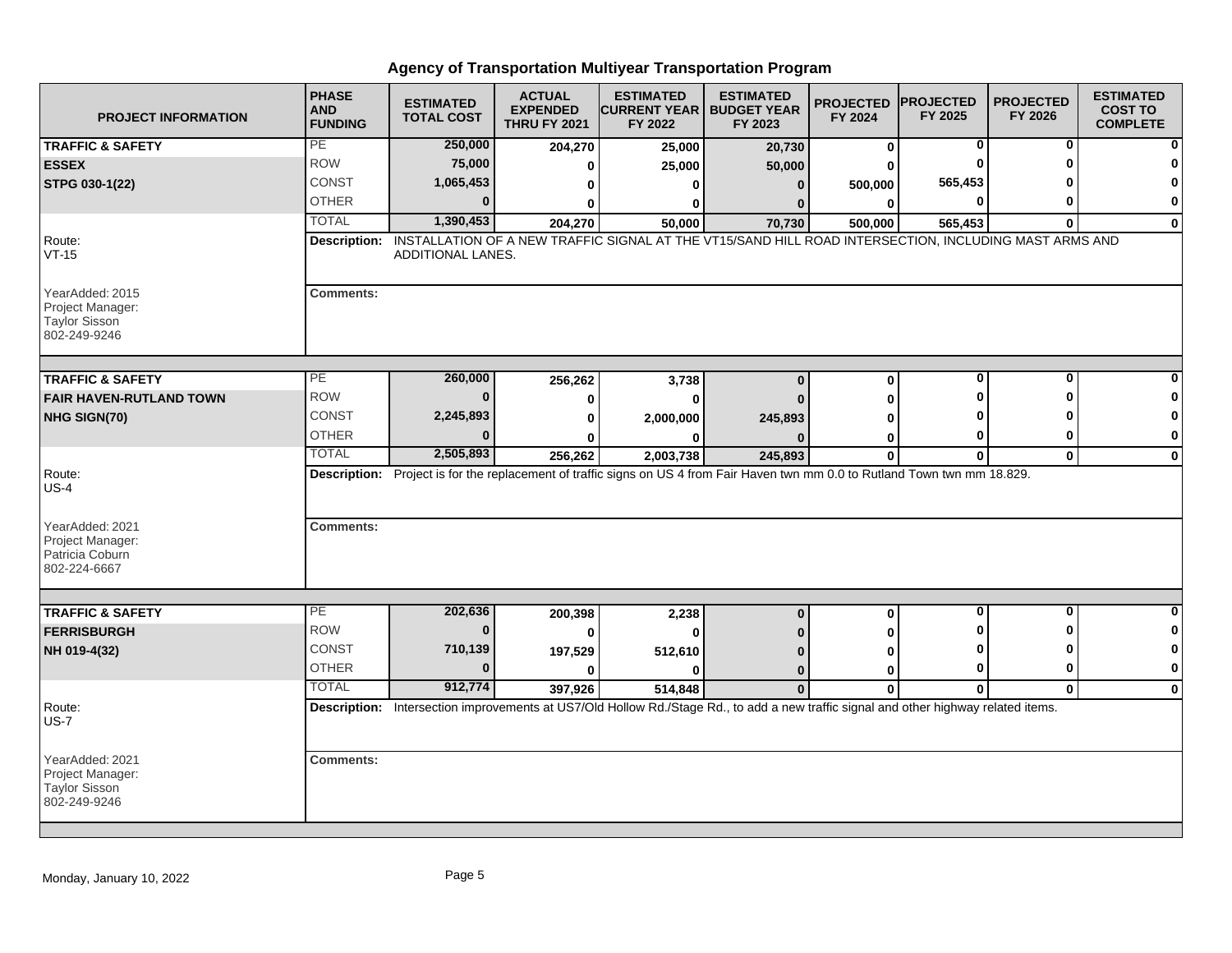| <b>PROJECT INFORMATION</b>                                                      | <b>PHASE</b><br><b>AND</b><br><b>FUNDING</b> | <b>ESTIMATED</b><br><b>TOTAL COST</b> | <b>ACTUAL</b><br><b>EXPENDED</b><br><b>THRU FY 2021</b> | <b>ESTIMATED</b><br><b>CURRENT YEAR   BUDGET YEAR</b><br>FY 2022                                                                                                         | <b>ESTIMATED</b><br>FY 2023 | <b>PROJECTED</b><br>FY 2024 | <b>PROJECTED</b><br>FY 2025 | <b>PROJECTED</b><br>FY 2026 | <b>ESTIMATED</b><br><b>COST TO</b><br><b>COMPLETE</b> |
|---------------------------------------------------------------------------------|----------------------------------------------|---------------------------------------|---------------------------------------------------------|--------------------------------------------------------------------------------------------------------------------------------------------------------------------------|-----------------------------|-----------------------------|-----------------------------|-----------------------------|-------------------------------------------------------|
| <b>TRAFFIC &amp; SAFETY</b>                                                     | PE                                           | 100,000                               | 20,414                                                  | 40,000                                                                                                                                                                   | 61,444                      | 0                           | 0                           | 0                           |                                                       |
| <b>HARTFORD</b>                                                                 | <b>ROW</b>                                   | $\bf{0}$                              | 0                                                       | ŋ                                                                                                                                                                        | n                           | U                           |                             | n                           |                                                       |
| NHG SGNL(60)                                                                    | <b>CONST</b>                                 | 960,000                               | 0                                                       | 0                                                                                                                                                                        | 0                           | 960,000                     |                             |                             | 0                                                     |
|                                                                                 | <b>OTHER</b>                                 | $\Omega$                              | ŋ                                                       | 0                                                                                                                                                                        |                             | 0                           | 0                           | n                           | 0                                                     |
|                                                                                 | <b>TOTAL</b>                                 | 1,060,000                             | 20.414                                                  | 40.000                                                                                                                                                                   | 61.444                      | 960.000                     | $\bf{0}$                    | $\mathbf{0}$                | $\bf{0}$                                              |
| Route:<br><b>US-5</b>                                                           |                                              |                                       |                                                         | Description: Replacement of MS-403 and rehabilitation of MS-406 and 406A located in Hartford on US 5.                                                                    |                             |                             |                             |                             |                                                       |
| YearAdded: 2022<br>Project Manager:<br><b>Taylor Sisson</b><br>802-249-9246     | <b>Comments:</b>                             |                                       |                                                         |                                                                                                                                                                          |                             |                             |                             |                             |                                                       |
| <b>TRAFFIC &amp; SAFETY</b>                                                     | $\overline{PE}$                              | 350,000                               | 56,084                                                  | 113,916                                                                                                                                                                  | 65,000                      | 65,000                      | 50,000                      | $\bf{0}$                    |                                                       |
| <b>MIDDLEBURY</b>                                                               | <b>ROW</b>                                   | 150,000                               | 0                                                       | 0                                                                                                                                                                        | 50,000                      | 100,000                     | O                           | n                           |                                                       |
| NH 019-3(62)                                                                    | CONST                                        | 3,000,000                             | 0                                                       | 0                                                                                                                                                                        |                             | 0                           | 0                           | 3,000,000                   | 0                                                     |
|                                                                                 | <b>OTHER</b>                                 | $\Omega$                              |                                                         | ŋ                                                                                                                                                                        |                             | 0                           |                             | $\bf{0}$                    | 0                                                     |
|                                                                                 | <b>TOTAL</b>                                 | 3,500,000                             | 56,084                                                  | 113,916                                                                                                                                                                  | 115,000                     | 165,000                     | 50,000                      | 3,000,000                   | 0                                                     |
| Route:<br><b>US-7</b>                                                           |                                              | EXCHANGE ST. IN MIDDLEBURY.           |                                                         | Description: PROJECT IS FOR A US7 CORRIDOR ACTION PLAN AND SCOPING FOR A ROUNDABOUT AT THE INTERSECTION OF US7 AND                                                       |                             |                             |                             |                             |                                                       |
| YearAdded: Prior to 2006<br>Project Manager:<br>Taylor Sisson<br>802-249-9246   | <b>Comments:</b>                             |                                       |                                                         |                                                                                                                                                                          |                             |                             |                             |                             |                                                       |
| <b>TRAFFIC &amp; SAFETY</b>                                                     | PE                                           | 1,000,000                             | 719,692                                                 | 200,000                                                                                                                                                                  | 80,308                      | 0                           | 0                           | $\bf{0}$                    | 0                                                     |
| <b>MILTON</b>                                                                   | <b>ROW</b>                                   | 175,000                               | 996                                                     | 150,000                                                                                                                                                                  | 24,004                      | U                           |                             | n                           | 0                                                     |
| STP 5800(3)                                                                     | <b>CONST</b>                                 | 5,801,355                             | 0                                                       | $\bf{0}$                                                                                                                                                                 | 25,000                      | 3,400,000                   | 2,076,355                   | 300,000                     | 0                                                     |
|                                                                                 | <b>OTHER</b>                                 | $\bf{0}$                              | 0                                                       | U                                                                                                                                                                        | $\mathbf{0}$                | 0                           | 0                           | 0                           | 0                                                     |
|                                                                                 | <b>TOTAL</b>                                 | 6,976,355                             | 720,688                                                 | 350.000                                                                                                                                                                  | 129.312                     | 3,400,000                   | 2,076,355                   | 300.000                     | $\mathbf{0}$                                          |
| Route:<br><b>US-7</b>                                                           |                                              |                                       |                                                         | Description: INSTALLATION OF NEW TRAFFIC SIGNALS, MAST ARMS, AND ADDITIONAL LANES ON US7, AND NEW ALIGNMENTS AND<br>ADDITIONAL LANES ON MIDDLE ROAD AND RAILROAD STREET. |                             |                             |                             |                             |                                                       |
| YearAdded: Prior to 2006<br>Project Manager:<br>Patricia Coburn<br>802-224-6667 | <b>Comments:</b>                             |                                       |                                                         |                                                                                                                                                                          |                             |                             |                             |                             |                                                       |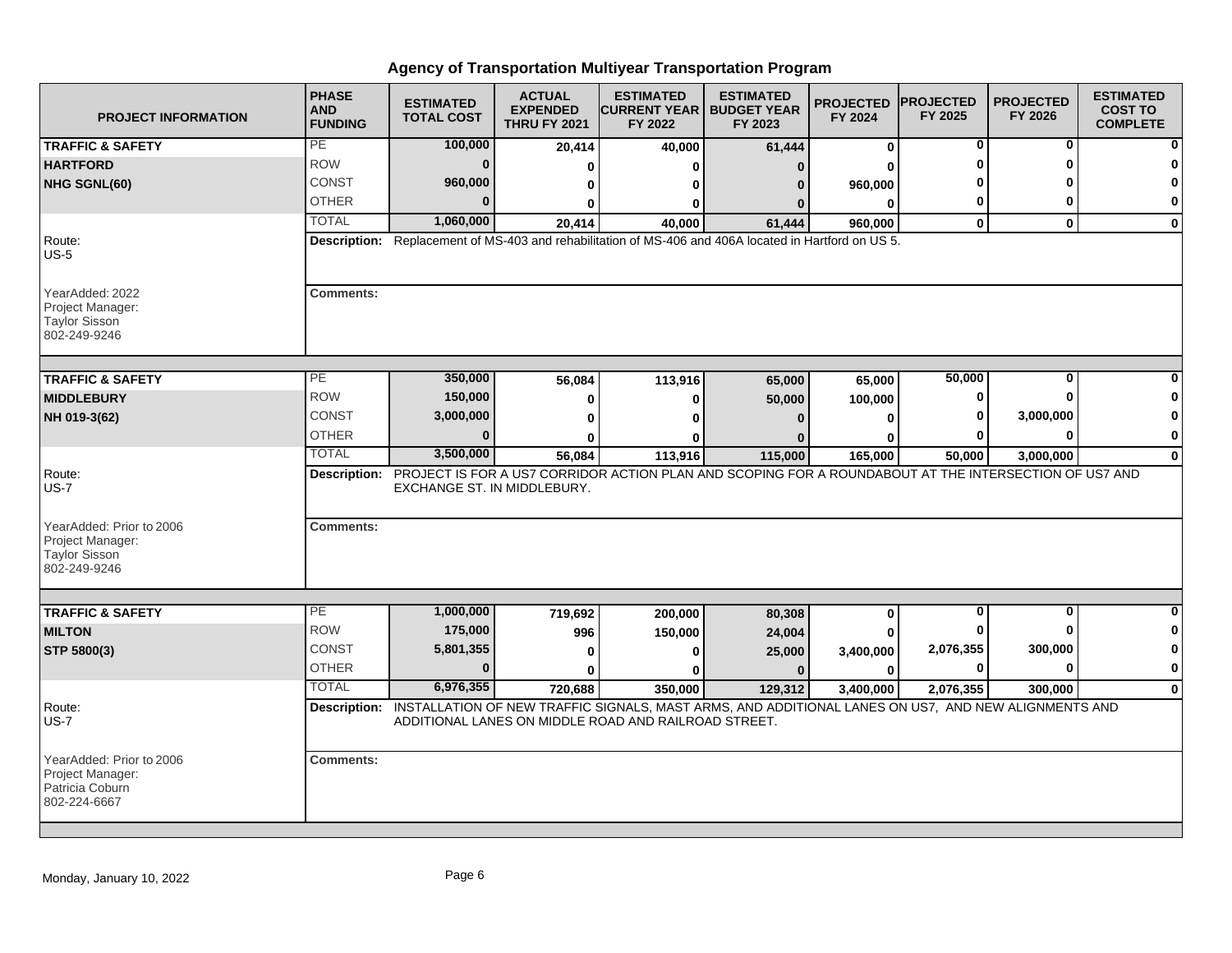| <b>PROJECT INFORMATION</b>                                                      | <b>PHASE</b><br><b>AND</b><br><b>FUNDING</b> | <b>ESTIMATED</b><br><b>TOTAL COST</b>                          | <b>ACTUAL</b><br><b>EXPENDED</b><br><b>THRU FY 2021</b> | <b>ESTIMATED</b><br><b>CURRENT YEAR   BUDGET YEAR</b><br>FY 2022 | <b>ESTIMATED</b><br>FY 2023                                                                                                            | <b>PROJECTED</b><br>FY 2024 | <b>PROJECTED</b><br>FY 2025 | <b>PROJECTED</b><br>FY 2026 | <b>ESTIMATED</b><br><b>COST TO</b><br><b>COMPLETE</b> |
|---------------------------------------------------------------------------------|----------------------------------------------|----------------------------------------------------------------|---------------------------------------------------------|------------------------------------------------------------------|----------------------------------------------------------------------------------------------------------------------------------------|-----------------------------|-----------------------------|-----------------------------|-------------------------------------------------------|
| <b>TRAFFIC &amp; SAFETY</b>                                                     | PE                                           | 700,000                                                        | 611,590                                                 | 88,410                                                           | $\mathbf{0}$                                                                                                                           | 0                           | 0                           | 0                           | ŋ                                                     |
| <b>NEW HAVEN</b>                                                                | <b>ROW</b>                                   | 100,000                                                        | 32,065                                                  | 67,935                                                           |                                                                                                                                        |                             |                             | n                           |                                                       |
| HES 032-1(8)                                                                    | <b>CONST</b>                                 | 2,219,030                                                      | O                                                       | 0                                                                | 400,000                                                                                                                                | 1,819,030                   |                             |                             | 0                                                     |
|                                                                                 | <b>OTHER</b>                                 | $\Omega$                                                       |                                                         | ŋ                                                                | $\Omega$                                                                                                                               | $\bf{0}$                    |                             | O                           | 0                                                     |
|                                                                                 | <b>TOTAL</b>                                 | 3,019,030                                                      | 643,655                                                 | 156,345                                                          | 400,000                                                                                                                                | 1,819,030                   | $\bf{0}$                    | $\Omega$                    | $\mathbf{0}$                                          |
| Route:<br>$VT-17$                                                               | Description:                                 | INTERSECTION.                                                  |                                                         |                                                                  | REALIGNMENT OF THE VT17/EAST ST. (TH22 & TH18) INTERSECTION IN NEW HAVEN, AND ELIMINATION OF THE VT17/TH19                             |                             |                             |                             |                                                       |
| YearAdded: Prior to 2006<br>Project Manager:<br>Patricia Coburn<br>802-224-6667 | <b>Comments:</b>                             |                                                                |                                                         |                                                                  |                                                                                                                                        |                             |                             |                             |                                                       |
| <b>TRAFFIC &amp; SAFETY</b>                                                     | PE                                           | 140,000                                                        | 128,263                                                 | 11,737                                                           | $\bf{0}$                                                                                                                               | 0                           | 0                           | 0                           |                                                       |
| <b>NORWICH</b>                                                                  | <b>ROW</b>                                   | $\Omega$                                                       | 0                                                       | ŋ                                                                |                                                                                                                                        | O                           |                             | n                           |                                                       |
| STPG SGNL(57)                                                                   | <b>CONST</b>                                 | 1,064,337                                                      | 0                                                       | 514,337                                                          | 550,000                                                                                                                                | ŋ                           |                             |                             | 0                                                     |
|                                                                                 | <b>OTHER</b>                                 |                                                                |                                                         |                                                                  |                                                                                                                                        | 0                           | 0                           | 0                           | 0                                                     |
|                                                                                 | <b>TOTAL</b>                                 | 1,204,337                                                      | 128,263                                                 | 526,074                                                          | 550,000                                                                                                                                | $\mathbf 0$                 | $\mathbf 0$                 | $\mathbf 0$                 | $\mathbf 0$                                           |
| Route:<br><b>VT-10A</b>                                                         |                                              | Description: Replacement of signals MS 408, MS 410 and MS 411. |                                                         |                                                                  |                                                                                                                                        |                             |                             |                             |                                                       |
| YearAdded: 2022<br>Project Manager:<br>Patricia Coburn<br>802-224-6667          | <b>Comments:</b>                             |                                                                |                                                         |                                                                  |                                                                                                                                        |                             |                             |                             |                                                       |
| <b>TRAFFIC &amp; SAFETY</b>                                                     | PE                                           | 700,000                                                        | 460,953                                                 | 79,047                                                           | 65,000                                                                                                                                 | 60,000                      | 35,000                      | $\bf{0}$                    | $\Omega$                                              |
| <b>PLAINFIELD</b>                                                               | <b>ROW</b>                                   | 200,000                                                        | 0                                                       | 0                                                                | 100,000                                                                                                                                | 100,000                     | 0                           |                             | 0                                                     |
| NH 028-3(41)                                                                    | <b>CONST</b>                                 | 1,575,000                                                      | 0                                                       |                                                                  |                                                                                                                                        | 0                           | 400,000                     | 1,175,000                   | $\pmb{0}$                                             |
|                                                                                 | <b>OTHER</b>                                 | $\bf{0}$                                                       |                                                         |                                                                  |                                                                                                                                        |                             | 0                           | $\Omega$                    | $\pmb{0}$                                             |
|                                                                                 | <b>TOTAL</b>                                 | 2,475,000                                                      | 460,953                                                 | 79,047                                                           | 165,000                                                                                                                                | 160.000                     | 435,000                     | 1,175,000                   | $\mathbf 0$                                           |
| Route:<br>$US-2$                                                                |                                              |                                                                |                                                         |                                                                  | Description: Project is for improvements to the intersection of US Route 2 and Town Highway 1 (Main Street) in the Town of Plainfield. |                             |                             |                             |                                                       |
| YearAdded: 2016<br>Project Manager:<br>Ken Robie                                | <b>Comments:</b>                             |                                                                |                                                         |                                                                  |                                                                                                                                        |                             |                             |                             |                                                       |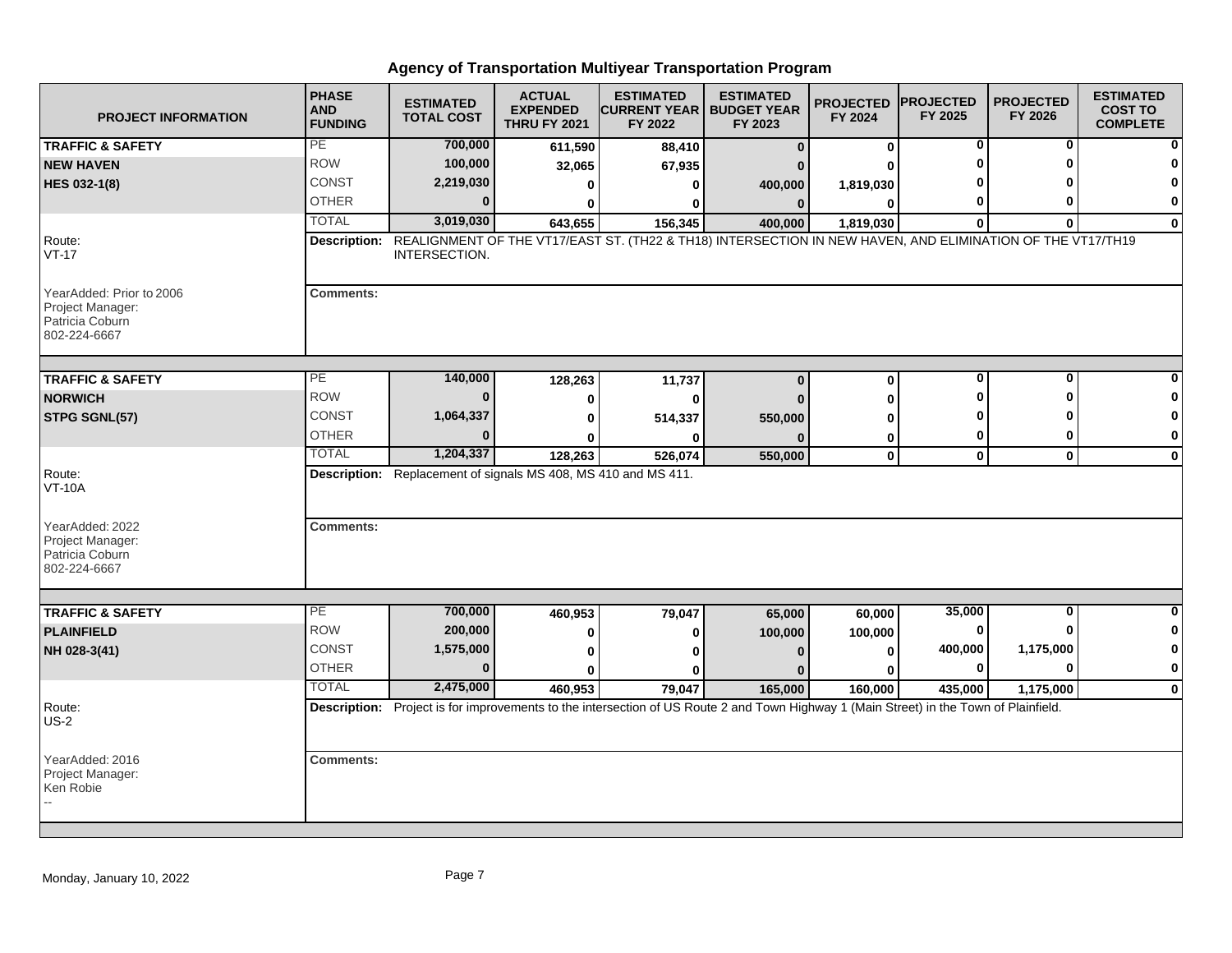| <b>PROJECT INFORMATION</b>                                             | <b>PHASE</b><br><b>AND</b><br><b>FUNDING</b> | <b>ESTIMATED</b><br><b>TOTAL COST</b>                                                                                         | <b>ACTUAL</b><br><b>EXPENDED</b><br><b>THRU FY 2021</b> | <b>ESTIMATED</b><br><b>CURRENT YEAR   BUDGET YEAR</b><br>FY 2022 | <b>ESTIMATED</b><br>FY 2023 | <b>PROJECTED</b><br>FY 2024 | <b>PROJECTED</b><br>FY 2025 | <b>PROJECTED</b><br>FY 2026 | <b>ESTIMATED</b><br><b>COST TO</b><br><b>COMPLETE</b> |
|------------------------------------------------------------------------|----------------------------------------------|-------------------------------------------------------------------------------------------------------------------------------|---------------------------------------------------------|------------------------------------------------------------------|-----------------------------|-----------------------------|-----------------------------|-----------------------------|-------------------------------------------------------|
| <b>TRAFFIC &amp; SAFETY</b>                                            | PE                                           | 285,000                                                                                                                       | 133,656                                                 | 151,344                                                          | $\mathbf{0}$                | $\bf{0}$                    | 0                           | 0                           |                                                       |
| <b>POWNAL-MANCHESTER</b>                                               | <b>ROW</b>                                   | $\Omega$                                                                                                                      | 0                                                       | ŋ                                                                |                             |                             |                             |                             |                                                       |
| NHG SIGN(71)                                                           | CONST                                        | 1,418,301                                                                                                                     | 0                                                       | 0                                                                | 800,000                     | 677,771                     |                             |                             |                                                       |
|                                                                        | <b>OTHER</b>                                 |                                                                                                                               |                                                         | ŋ                                                                | $\bf{0}$                    | O                           |                             |                             | 0                                                     |
|                                                                        | <b>TOTAL</b>                                 | 1,703,301                                                                                                                     | 133,656                                                 | 151,344                                                          | 800,000                     | 677,771                     | $\Omega$                    | $\mathbf{0}$                | $\mathbf{0}$                                          |
| Route:<br><b>US-7</b>                                                  |                                              | Description: Sign replacement along US 7 from Pownal ETE 0.0 to Manchester ETE 37.36 including ramps. Class 1 signs excluded. |                                                         |                                                                  |                             |                             |                             |                             |                                                       |
| YearAdded: 2022<br>Project Manager:<br>Michael LaCroix<br>802-371-9528 | <b>Comments:</b>                             |                                                                                                                               |                                                         |                                                                  |                             |                             |                             |                             |                                                       |
| <b>TRAFFIC &amp; SAFETY</b>                                            | PE                                           | 75,000                                                                                                                        | 4,686                                                   | 30,314                                                           | 25,000                      | 15,000                      | O                           | ŋ                           |                                                       |
| <b>RUTLAND TOWN</b>                                                    | <b>ROW</b>                                   | $\Omega$                                                                                                                      | 0                                                       | 0                                                                | $\Omega$                    | O                           |                             |                             |                                                       |
| NHG SGNL(59)                                                           | <b>CONST</b>                                 | 250,000                                                                                                                       | O                                                       | U                                                                | 250,000                     |                             |                             |                             |                                                       |
|                                                                        | <b>OTHER</b>                                 | $\Omega$                                                                                                                      |                                                         | o                                                                |                             | ŋ                           |                             |                             | 0                                                     |
|                                                                        | <b>TOTAL</b>                                 | 325,000                                                                                                                       | 4,686                                                   | 30,314                                                           | 275,000                     | 15,000                      | $\mathbf 0$                 | $\mathbf 0$                 | $\mathbf 0$                                           |
| Route:<br>$US-7$                                                       |                                              | Description: Replacement of MS 308 located on US 7 at MM 1.140.                                                               |                                                         |                                                                  |                             |                             |                             |                             |                                                       |
| YearAdded: 2022<br>Project Manager:<br>Michael LaCroix<br>802-371-9528 | <b>Comments:</b>                             |                                                                                                                               |                                                         |                                                                  |                             |                             |                             |                             |                                                       |
| <b>TRAFFIC &amp; SAFETY</b>                                            | PE                                           | 80,000                                                                                                                        | 4,176                                                   | 49,095                                                           | 26,729                      | $\bf{0}$                    | 0                           | 0                           | 0                                                     |
| <b>SOUTH BURLINGTON</b>                                                | <b>ROW</b>                                   | $\bf{0}$                                                                                                                      | 0                                                       | 0                                                                | $\Omega$                    |                             |                             |                             | 0                                                     |
| STP SGNL(53)                                                           | CONST                                        | 1,230,000                                                                                                                     | 0                                                       | 0                                                                | 500,000                     | 730,000                     |                             |                             |                                                       |
|                                                                        | <b>OTHER</b>                                 | $\Omega$                                                                                                                      | $\bf{0}$                                                | 0                                                                | $\bf{0}$                    | $\Omega$                    | 0                           | 0                           | $\mathbf 0$                                           |
|                                                                        | <b>TOTAL</b>                                 | 1,310,000                                                                                                                     | 4,176                                                   | 49,095                                                           | 526,729                     | 730,000                     | $\mathbf 0$                 | $\mathbf{0}$                | $\bf{0}$                                              |
| Route:<br>$US-2$                                                       |                                              | Description: I-89 EXIT 14 SIGNAL UPGRADES                                                                                     |                                                         |                                                                  |                             |                             |                             |                             |                                                       |
| YearAdded: 2020<br>Project Manager:<br>Ross Gouin<br>802-595-2381      | <b>Comments:</b>                             |                                                                                                                               |                                                         |                                                                  |                             |                             |                             |                             |                                                       |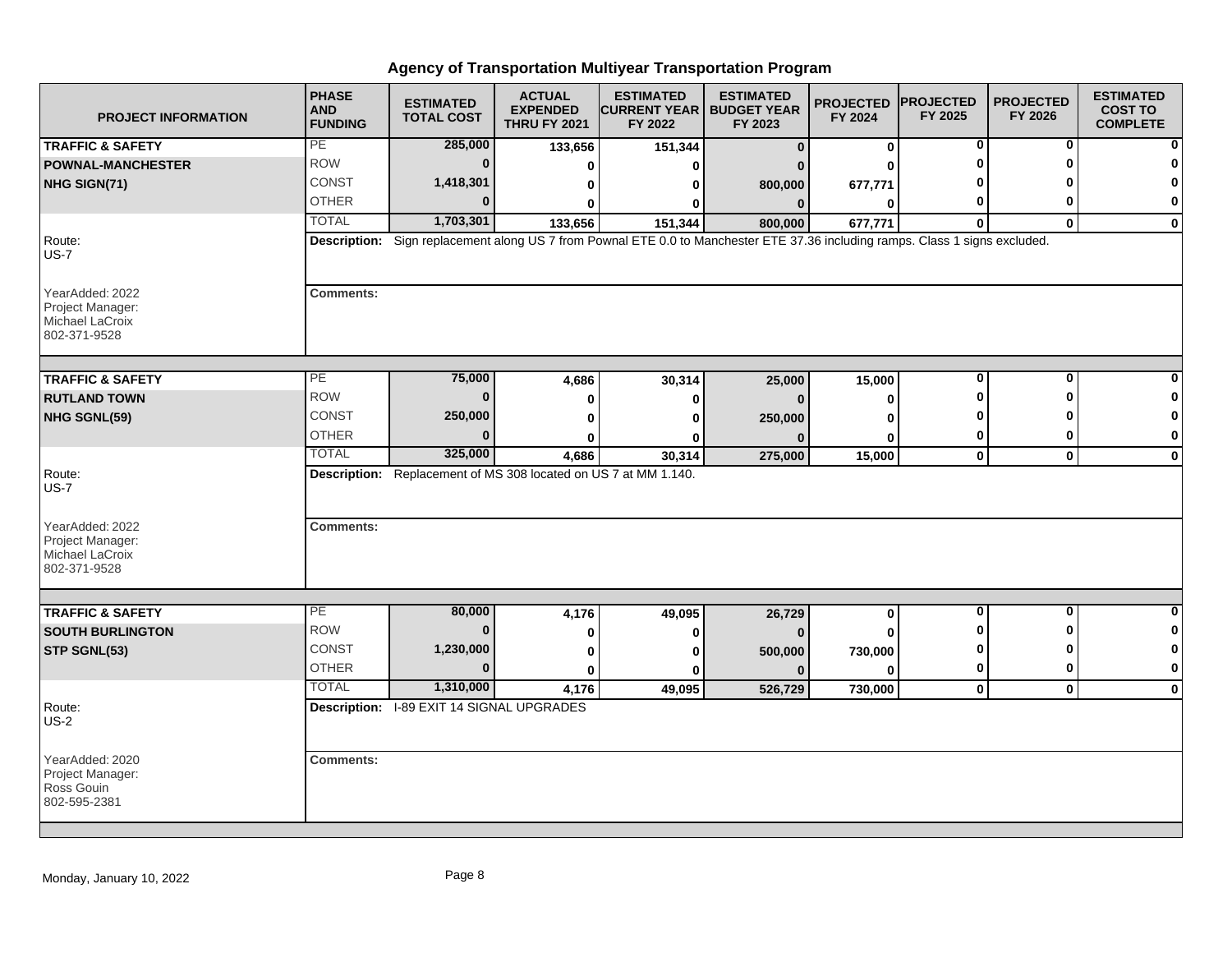| <b>PROJECT INFORMATION</b>                                                   | <b>PHASE</b><br><b>AND</b><br><b>FUNDING</b> | <b>ESTIMATED</b><br><b>TOTAL COST</b> | <b>ACTUAL</b><br><b>EXPENDED</b><br><b>THRU FY 2021</b> | <b>ESTIMATED</b><br><b>ICURRENT YEAR   BUDGET YEAR</b><br>FY 2022 | <b>ESTIMATED</b><br>FY 2023                                                                                            | <b>PROJECTED</b><br>FY 2024 | <b>PROJECTED</b><br>FY 2025 | <b>PROJECTED</b><br>FY 2026 | <b>ESTIMATED</b><br><b>COST TO</b><br><b>COMPLETE</b> |
|------------------------------------------------------------------------------|----------------------------------------------|---------------------------------------|---------------------------------------------------------|-------------------------------------------------------------------|------------------------------------------------------------------------------------------------------------------------|-----------------------------|-----------------------------|-----------------------------|-------------------------------------------------------|
| <b>TRAFFIC &amp; SAFETY</b>                                                  | PE                                           | 654,000                               | 523,548                                                 | 130,452                                                           | $\Omega$                                                                                                               | 0                           | 0                           | 0                           |                                                       |
| <b>SOUTH HERO</b>                                                            | <b>ROW</b>                                   | 170,000                               | 145,672                                                 | 24,328                                                            |                                                                                                                        | ŋ                           |                             | Λ                           |                                                       |
| STP HES 028-1(22)                                                            | <b>CONST</b>                                 | 1,805,561                             | 0                                                       | 400,000                                                           | 1,405,561                                                                                                              | 0                           |                             |                             |                                                       |
|                                                                              | <b>OTHER</b>                                 | $\mathbf{0}$                          | O                                                       | 0                                                                 | $\Omega$                                                                                                               | $\bf{0}$                    | 0                           | ŋ                           | 0                                                     |
|                                                                              | <b>TOTAL</b>                                 | 2,629,561                             | 669,221                                                 | 554,780                                                           | 1,405,561                                                                                                              | $\Omega$                    | $\mathbf{0}$                | $\bf{0}$                    | $\Omega$                                              |
| Route:<br>$VT-314$                                                           | Description:                                 | OTHER GENERAL SAFETY IMPROVEMENTS.    |                                                         |                                                                   | INSTALLATION OF A LEFT-TURN LANE ON US2 WESTBOUND, AT THE US2/VT314 INTERSECTION IN SOUTH HERO. INCLUDES               |                             |                             |                             |                                                       |
| YearAdded: 2014<br>Project Manager:<br>Michael LaCroix<br>802-371-9528       | <b>Comments:</b>                             |                                       |                                                         |                                                                   |                                                                                                                        |                             |                             |                             |                                                       |
| <b>TRAFFIC &amp; SAFETY</b>                                                  | PE.                                          | 75,000                                | 16,762                                                  | 25,000                                                            | 33,238                                                                                                                 | $\bf{0}$                    | 0                           | 0                           |                                                       |
| <b>ST. ALBANS TOWN</b>                                                       | <b>ROW</b>                                   | $\bf{0}$                              | 0                                                       | o                                                                 |                                                                                                                        | $\Omega$                    | Ω                           | ŋ                           |                                                       |
| <b>STPG SGNL(61)</b>                                                         | <b>CONST</b>                                 | n                                     | 0                                                       |                                                                   | 300,000                                                                                                                | 700,000                     |                             |                             | O                                                     |
|                                                                              | <b>OTHER</b>                                 |                                       | 0                                                       |                                                                   |                                                                                                                        | 0                           | 0                           | 0                           | 0                                                     |
|                                                                              | <b>TOTAL</b>                                 | 75,000                                | 16,762                                                  | 25.000                                                            | 333,238                                                                                                                | 700,000                     | $\mathbf{0}$                | $\mathbf{0}$                | $\mathbf{0}$                                          |
| Route:<br>$US-7$                                                             |                                              |                                       |                                                         |                                                                   | Description: Replacement of MS-802 and rehabilitation of MS-803 located on US 7 at MM 1.95 and 2.10.                   |                             |                             |                             |                                                       |
| YearAdded: 2022<br>Project Manager:<br><b>Taylor Sisson</b><br>802-249-9246  | <b>Comments:</b>                             |                                       |                                                         |                                                                   |                                                                                                                        |                             |                             |                             |                                                       |
| <b>TRAFFIC &amp; SAFETY</b>                                                  | PE                                           | 75,000                                | 0                                                       | 25,000                                                            | 50,000                                                                                                                 | 0                           | $\mathbf 0$                 | 0                           | ŋ                                                     |
| <b>STATEWIDE</b>                                                             | <b>ROW</b>                                   | $\bf{0}$                              | 0                                                       | ŋ                                                                 |                                                                                                                        | 0                           | Ω                           | U                           |                                                       |
|                                                                              | <b>CONST</b>                                 | $\Omega$                              | 0                                                       |                                                                   |                                                                                                                        | $\bf{0}$                    | Ω                           |                             |                                                       |
|                                                                              | <b>OTHER</b>                                 | $\Omega$                              | 0                                                       | ŋ                                                                 | n                                                                                                                      | $\bf{0}$                    | 0                           | O                           | 0                                                     |
|                                                                              | <b>TOTAL</b>                                 | 75,000                                | $\mathbf 0$                                             | 25,000                                                            | 50,000                                                                                                                 | $\mathbf 0$                 | $\bf{0}$                    | $\mathbf{0}$                | 0                                                     |
| Route:<br><b>TRAFFIC OPERATIONS</b>                                          |                                              |                                       |                                                         | CURRENTLY UNDER DEVELOPMENT, EVALUATION AND SCOPING.              | Description: PROJECT IS FOR THE AGENCY'S ESTIMATED EXPENDITURES ON TRANSPORTATION - TRAFFIC & SAFETY PROJECTS THAT ARE |                             |                             |                             |                                                       |
| YearAdded: Prior to 2006<br>Project Manager:<br>Jesse Devlin<br>802-793-0182 | <b>Comments:</b>                             |                                       |                                                         |                                                                   |                                                                                                                        |                             |                             |                             |                                                       |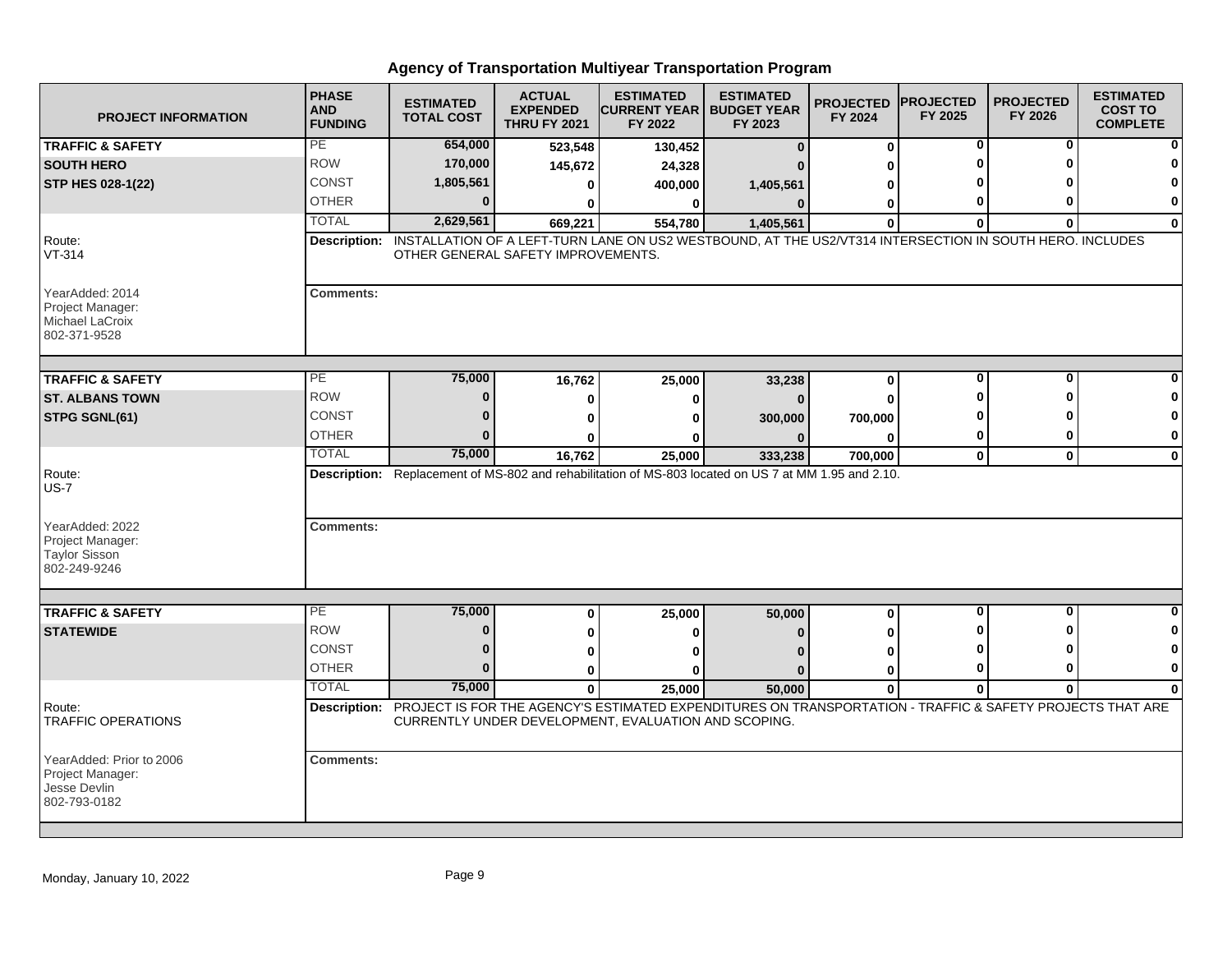| <b>PROJECT INFORMATION</b>                                          | <b>PHASE</b><br><b>AND</b><br><b>FUNDING</b> | <b>ESTIMATED</b><br><b>TOTAL COST</b>          | <b>ACTUAL</b><br><b>EXPENDED</b><br><b>THRU FY 2021</b> | <b>ESTIMATED</b><br><b>CURRENT YEAR   BUDGET YEAR</b><br>FY 2022                                                     | <b>ESTIMATED</b><br>FY 2023 | <b>PROJECTED</b><br>FY 2024 | <b>PROJECTED</b><br>FY 2025 | <b>PROJECTED</b><br>FY 2026 | <b>ESTIMATED</b><br><b>COST TO</b><br><b>COMPLETE</b> |
|---------------------------------------------------------------------|----------------------------------------------|------------------------------------------------|---------------------------------------------------------|----------------------------------------------------------------------------------------------------------------------|-----------------------------|-----------------------------|-----------------------------|-----------------------------|-------------------------------------------------------|
| <b>TRAFFIC &amp; SAFETY</b>                                         | PE                                           | $\bf{0}$                                       | $\bf{0}$                                                | $\bf{0}$                                                                                                             | $\Omega$                    | 0                           | 0                           | 0                           | $\mathbf{0}$                                          |
| <b>STATEWIDE</b>                                                    | <b>ROW</b>                                   |                                                | 0                                                       | 0                                                                                                                    |                             |                             |                             |                             | $\bf{0}$                                              |
| <b>GHSP</b>                                                         | <b>CONST</b>                                 |                                                | 0                                                       |                                                                                                                      |                             |                             |                             |                             | $\mathbf{0}$                                          |
|                                                                     | <b>OTHER</b>                                 | 30,976,976                                     | 0                                                       | 5,000,000                                                                                                            | 6,135,744                   | 6,510,744                   | 6,593,744                   | 6,736,744                   | $\mathbf{0}$                                          |
|                                                                     | <b>TOTAL</b>                                 | 30,976,976                                     | $\mathbf{0}$                                            | 5,000,000                                                                                                            | 6,135,744                   | 6,510,744                   | 6,593,744                   | 6,736,744                   | $\mathbf{0}$                                          |
| Route:                                                              |                                              | Description: Governor's Highway Safety Program |                                                         |                                                                                                                      |                             |                             |                             |                             |                                                       |
| YearAdded: 2019<br>Project Manager:<br>Jesse Devlin<br>802-793-0182 | <b>Comments:</b>                             |                                                |                                                         |                                                                                                                      |                             |                             |                             |                             |                                                       |
| <b>TRAFFIC &amp; SAFETY</b>                                         | PE                                           | 20,000                                         | 10,360                                                  | 9,640                                                                                                                | $\bf{0}$                    | $\mathbf 0$                 | 0                           | $\bf{0}$                    |                                                       |
| <b>STATEWIDE</b>                                                    | <b>ROW</b>                                   | $\Omega$                                       | $\bf{0}$                                                | $\Omega$                                                                                                             |                             | O                           | Ω                           |                             | $\bf{0}$                                              |
| HES HRRR(25)                                                        | CONST                                        | 606,873                                        | 128                                                     | 250,000                                                                                                              | 356,745                     |                             |                             |                             | $\mathbf{0}$                                          |
|                                                                     | <b>OTHER</b>                                 | $\bf{0}$                                       | 0                                                       |                                                                                                                      |                             | 0                           | 0                           |                             | $\mathbf{0}$                                          |
|                                                                     | <b>TOTAL</b>                                 | 626,873                                        | 10,488                                                  | 259,640                                                                                                              | 356,745                     | $\mathbf 0$                 | $\mathbf 0$                 | $\bf{0}$                    | $\mathbf{0}$                                          |
| Route:<br>Various<br>YearAdded: 2020                                | <b>Comments:</b>                             |                                                |                                                         | Description: Includes signs and markings on local roads identified as having elevated potential for highway crashes. |                             |                             |                             |                             |                                                       |
| Project Manager:<br>Mario Dupigny-Giroux<br>802-828-0169            |                                              |                                                |                                                         |                                                                                                                      |                             |                             |                             |                             |                                                       |
| <b>TRAFFIC &amp; SAFETY</b>                                         | PE                                           | 400,000                                        | 0                                                       | 200,000                                                                                                              | 200,000                     | $\mathbf 0$                 | 0                           | $\bf{0}$                    | $\mathbf{0}$                                          |
| <b>STATEWIDE</b>                                                    | <b>ROW</b>                                   | $\bf{0}$                                       | 0                                                       | 0                                                                                                                    | 0                           |                             |                             |                             | $\mathbf{0}$                                          |
| HES HSIP()                                                          | <b>CONST</b>                                 | 35,100,000                                     | 0                                                       | 100,000                                                                                                              | 0                           | 5,000,000                   | 15,000,000                  | 15,000,000                  | $\mathbf{0}$                                          |
|                                                                     | <b>OTHER</b>                                 | 100,000                                        | 0                                                       | 50,000                                                                                                               | 50,000                      | $\mathbf{0}$                | 0                           |                             | $\mathbf{0}$                                          |
|                                                                     | <b>TOTAL</b>                                 | 35,600,000                                     | $\mathbf{0}$                                            | 350,000                                                                                                              | 250,000                     | 5,000,000                   | 15,000,000                  | 15,000,000                  | $\mathbf{0}$                                          |
| Route:<br><b>TRAFFIC OPERATIONS</b>                                 |                                              |                                                |                                                         | Description: SAFETY PROJECTS TO BE IDENTIFIED FROM 2008 HSIP LIST.                                                   |                             |                             |                             |                             |                                                       |
| YearAdded: 2007<br>Project Manager:<br>Jesse Devlin<br>802-793-0182 | <b>Comments:</b>                             |                                                |                                                         |                                                                                                                      |                             |                             |                             |                             |                                                       |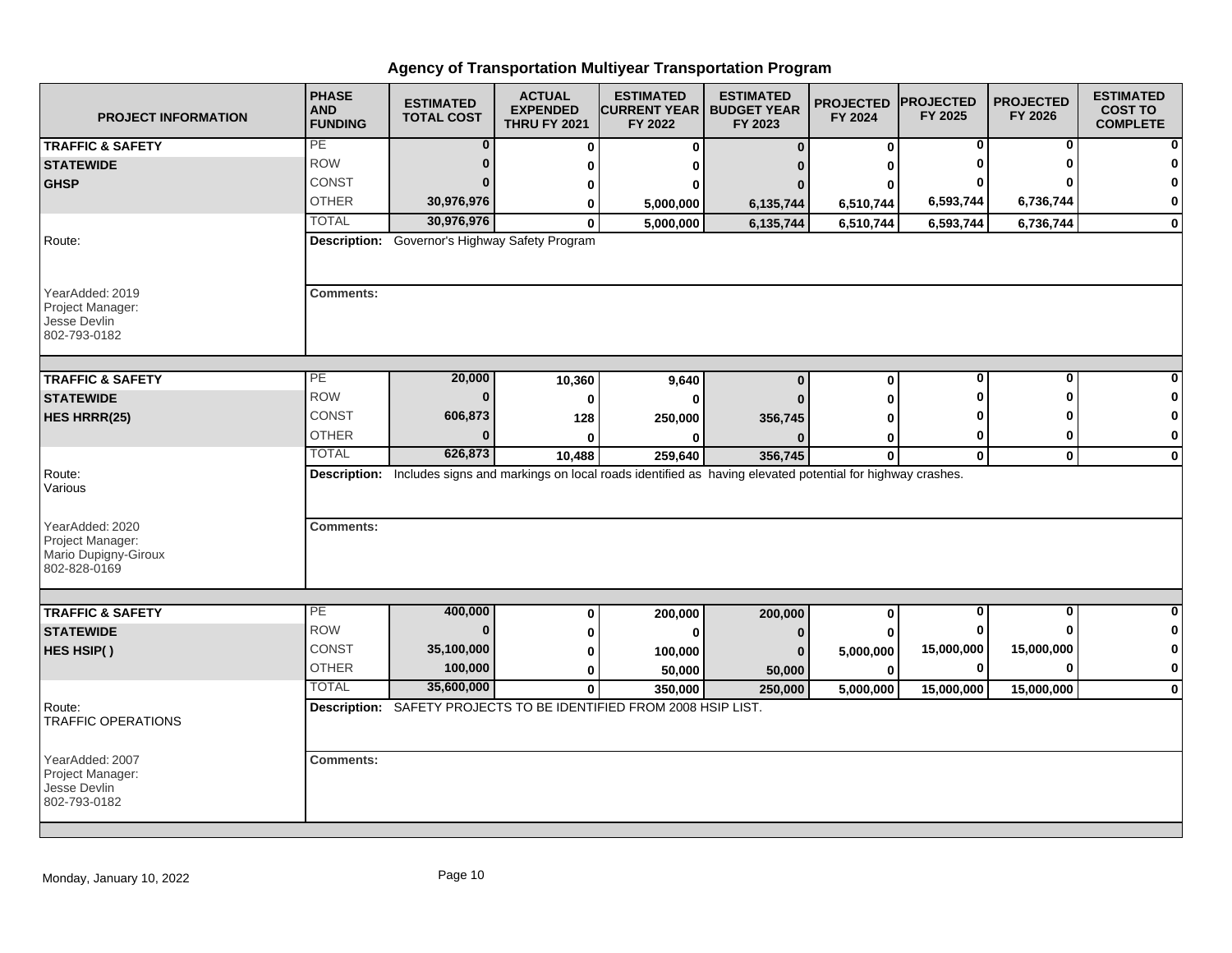| <b>PROJECT INFORMATION</b>                                                      | <b>PHASE</b><br><b>AND</b><br><b>FUNDING</b> | <b>ESTIMATED</b><br><b>TOTAL COST</b>              | <b>ACTUAL</b><br><b>EXPENDED</b><br><b>THRU FY 2021</b> | <b>ESTIMATED</b><br> CURRENT YEAR  <br>FY 2022                                                                                                                                                                          | <b>ESTIMATED</b><br><b>BUDGET YEAR</b><br>FY 2023 | <b>PROJECTED</b><br>FY 2024 | <b>PROJECTED</b><br>FY 2025 | <b>PROJECTED</b><br>FY 2026 | <b>ESTIMATED</b><br><b>COST TO</b><br><b>COMPLETE</b> |
|---------------------------------------------------------------------------------|----------------------------------------------|----------------------------------------------------|---------------------------------------------------------|-------------------------------------------------------------------------------------------------------------------------------------------------------------------------------------------------------------------------|---------------------------------------------------|-----------------------------|-----------------------------|-----------------------------|-------------------------------------------------------|
| <b>TRAFFIC &amp; SAFETY</b>                                                     | PE                                           | $\bf{0}$                                           | 0                                                       | 0                                                                                                                                                                                                                       | $\Omega$                                          | 0                           | 0                           | 0                           |                                                       |
| <b>STATEWIDE</b>                                                                | <b>ROW</b>                                   | $\bf{0}$                                           | 0                                                       |                                                                                                                                                                                                                         |                                                   | ŋ                           |                             | ŋ                           |                                                       |
| HES SHSP()                                                                      | <b>CONST</b>                                 | n                                                  | 0                                                       |                                                                                                                                                                                                                         |                                                   | O                           |                             |                             |                                                       |
|                                                                                 | <b>OTHER</b>                                 | 1,750,000                                          | 0                                                       | 350,000                                                                                                                                                                                                                 | 350,000                                           | 350,000                     | 350,000                     | 350,000                     | 0                                                     |
|                                                                                 | <b>TOTAL</b>                                 | 1,750,000                                          | $\bf{0}$                                                | 350,000                                                                                                                                                                                                                 | 350,000                                           | 350.000                     | 350,000                     | 350,000                     | $\bf{0}$                                              |
| Route:                                                                          |                                              | <b>Description:</b> STRATEGIC HIGHWAY SAFETY PLAN. |                                                         |                                                                                                                                                                                                                         |                                                   |                             |                             |                             |                                                       |
| YearAdded: 2008<br>Project Manager:<br>Jesse Devlin<br>802-793-0182             | <b>Comments:</b>                             |                                                    |                                                         |                                                                                                                                                                                                                         |                                                   |                             |                             |                             |                                                       |
| <b>TRAFFIC &amp; SAFETY</b>                                                     | PE                                           | $\bf{0}$                                           | 0                                                       | $\Omega$                                                                                                                                                                                                                | $\Omega$                                          | $\bf{0}$                    | 0                           | 0                           |                                                       |
| <b>STATEWIDE</b>                                                                | <b>ROW</b>                                   | $\Omega$                                           | 0                                                       |                                                                                                                                                                                                                         |                                                   | 0                           | ŋ                           | Λ                           |                                                       |
| <b>HSIP(11)</b>                                                                 | <b>CONST</b>                                 | n                                                  | 0                                                       |                                                                                                                                                                                                                         |                                                   | O                           |                             |                             |                                                       |
|                                                                                 | <b>OTHER</b>                                 | 400,000                                            | 0                                                       | 50,000                                                                                                                                                                                                                  | 175,000                                           | 175,000                     | 0                           | 0                           | 0                                                     |
|                                                                                 | <b>TOTAL</b>                                 | 400,000                                            | $\bf{0}$                                                | 50,000                                                                                                                                                                                                                  | 175,000                                           | 175,000                     | $\mathbf{0}$                | $\bf{0}$                    | $\bf{0}$                                              |
| Route:<br>YearAdded: 2023<br>Project Manager:<br>Mandy White                    | <b>Comments:</b>                             |                                                    |                                                         | Description: This project is for a consultant to conduct transportation data analysis, visualizations and report production while also assisting in program<br>development and analytic production at the Agency level. |                                                   |                             |                             |                             |                                                       |
| 802-595-9341                                                                    |                                              |                                                    |                                                         |                                                                                                                                                                                                                         |                                                   |                             |                             |                             |                                                       |
| <b>TRAFFIC &amp; SAFETY</b>                                                     | $\overline{PE}$                              | 145,316                                            | 0                                                       | 65,316                                                                                                                                                                                                                  | 40,000                                            | 40,000                      | $\bf{0}$                    | $\mathbf{0}$                | ŋ                                                     |
| <b>STATEWIDE</b>                                                                | <b>ROW</b>                                   | $\bf{0}$                                           | 0                                                       |                                                                                                                                                                                                                         |                                                   | $\Omega$                    | Λ                           | ŋ                           | 0                                                     |
| IMG MARK()                                                                      | <b>CONST</b>                                 | 7,671,861                                          | 0                                                       | 3,647,816                                                                                                                                                                                                               | 2,624,045                                         | 1,400,000                   | 0                           | o                           | 0                                                     |
|                                                                                 | <b>OTHER</b>                                 | $\Omega$                                           | 0                                                       |                                                                                                                                                                                                                         |                                                   | O                           | 0                           | 0                           | 0                                                     |
|                                                                                 | <b>TOTAL</b>                                 | 7,817,177                                          | $\mathbf 0$                                             | 3,713,132                                                                                                                                                                                                               | 2,664,045                                         | 1,440,000                   | $\mathbf 0$                 | $\mathbf{0}$                | $\bf{0}$                                              |
| Route:                                                                          |                                              |                                                    |                                                         | Description: PAVEMENT MARKING ON THE INTERSTATE HIGHWAY SYSTEM.                                                                                                                                                         |                                                   |                             |                             |                             |                                                       |
| YearAdded: Prior to 2006<br>Project Manager:<br>Patricia Coburn<br>802-224-6667 | <b>Comments:</b>                             |                                                    |                                                         |                                                                                                                                                                                                                         |                                                   |                             |                             |                             |                                                       |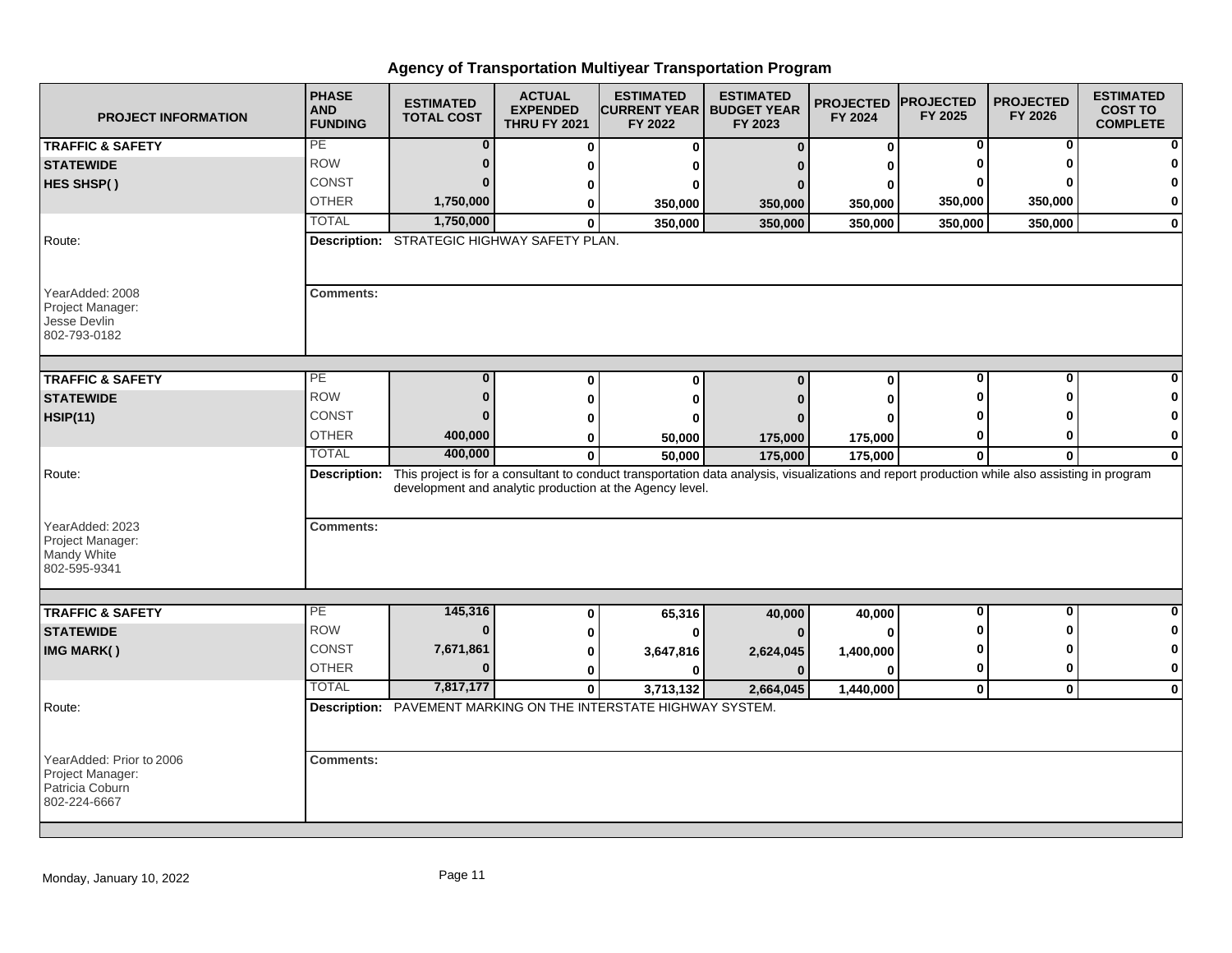| <b>PROJECT INFORMATION</b>                                                    | <b>PHASE</b><br><b>AND</b><br><b>FUNDING</b> | <b>ESTIMATED</b><br><b>TOTAL COST</b> | <b>ACTUAL</b><br><b>EXPENDED</b><br><b>THRU FY 2021</b> | <b>ESTIMATED</b><br><b>CURRENT YEAR   BUDGET YEAR</b><br>FY 2022                                                                                    | <b>ESTIMATED</b><br>FY 2023 | <b>PROJECTED</b><br>FY 2024 | <b>PROJECTED</b><br>FY 2025 | <b>PROJECTED</b><br>FY 2026 | <b>ESTIMATED</b><br><b>COST TO</b><br><b>COMPLETE</b> |
|-------------------------------------------------------------------------------|----------------------------------------------|---------------------------------------|---------------------------------------------------------|-----------------------------------------------------------------------------------------------------------------------------------------------------|-----------------------------|-----------------------------|-----------------------------|-----------------------------|-------------------------------------------------------|
| <b>TRAFFIC &amp; SAFETY</b>                                                   | PE                                           | $\bf{0}$                              | 0                                                       | 0                                                                                                                                                   | $\bf{0}$                    | 0                           | 0                           | 0                           |                                                       |
| <b>STATEWIDE</b>                                                              | <b>ROW</b>                                   | $\Omega$                              | 0                                                       |                                                                                                                                                     |                             |                             |                             |                             |                                                       |
| <b>OBDS SIGN</b>                                                              | <b>CONST</b>                                 | 1,000,000                             |                                                         | 200,000                                                                                                                                             | 200,000                     | 200,000                     | 200,000                     | 200,000                     |                                                       |
|                                                                               | <b>OTHER</b>                                 | 3,861,438                             | 3,861,438                                               | 0                                                                                                                                                   | $\bf{0}$                    | $\bf{0}$                    |                             |                             | 0                                                     |
|                                                                               | <b>TOTAL</b>                                 | 4,861,438                             | 3,861,438                                               | 200,000                                                                                                                                             | 200,000                     | 200,000                     | 200,000                     | 200,000                     | $\bf{0}$                                              |
| Route:<br><b>SIGNS</b>                                                        |                                              |                                       |                                                         | Description: PROJECT IS FOR COSTS OF ADMINISTERING THE OFFICIAL BUSINESS DIRECTIONAL SIGN PROGRAM                                                   |                             |                             |                             |                             |                                                       |
| YearAdded: 2009<br>Project Manager:<br>Jesse Devlin<br>802-793-0182           | <b>Comments:</b>                             |                                       |                                                         |                                                                                                                                                     |                             |                             |                             |                             |                                                       |
| <b>TRAFFIC &amp; SAFETY</b>                                                   | $\overline{PE}$                              | 150,000                               | 139,815                                                 | 10,185                                                                                                                                              | $\bf{0}$                    | 0                           | $\Omega$                    | ŋ                           |                                                       |
| <b>STATEWIDE</b>                                                              | <b>ROW</b>                                   | $\Omega$                              | 0                                                       | $\bf{0}$                                                                                                                                            |                             |                             |                             |                             |                                                       |
| STP HRRR(24)                                                                  | <b>CONST</b>                                 | 863,980                               | 34,528                                                  | 400,000                                                                                                                                             | 429,452                     |                             |                             |                             | ŋ                                                     |
|                                                                               | <b>OTHER</b>                                 |                                       |                                                         |                                                                                                                                                     |                             | 0                           |                             | O                           | 0                                                     |
|                                                                               | <b>TOTAL</b>                                 | 1,013,980                             | 174,343                                                 | 410,185                                                                                                                                             | 429,452                     | $\mathbf 0$                 | $\mathbf 0$                 | $\mathbf 0$                 | $\bf{0}$                                              |
| Route:<br>YearAdded: 2017<br>Project Manager:<br>Jesse Devlin<br>802-793-0182 | <b>Comments:</b>                             |                                       |                                                         | Description: Installation of new signs, pavement markings and guardrail on high risk rural roads                                                    |                             |                             |                             |                             |                                                       |
|                                                                               |                                              |                                       |                                                         |                                                                                                                                                     |                             |                             |                             |                             |                                                       |
| <b>TRAFFIC &amp; SAFETY</b>                                                   | PE                                           | 475,000                               | $\bf{0}$                                                | 155,000                                                                                                                                             | 80,000                      | 80,000                      | 80,000                      | 80,000                      | O                                                     |
| <b>STATEWIDE</b>                                                              | <b>ROW</b>                                   | $\bf{0}$                              | 0                                                       | $\bf{0}$                                                                                                                                            | $\Omega$                    | $\bf{0}$                    | O                           |                             |                                                       |
| <b>STP MARK()</b>                                                             | <b>CONST</b>                                 | 20,034,084                            | 0                                                       | 1,400,000                                                                                                                                           | 8,634,084                   | 5,000,000                   | 5,000,000                   |                             |                                                       |
|                                                                               | <b>OTHER</b>                                 | $\Omega$                              | 0                                                       | 0                                                                                                                                                   | $\bf{0}$                    | 0                           |                             |                             | $\bf{0}$                                              |
|                                                                               | <b>TOTAL</b>                                 | 20,509,084                            | $\mathbf{0}$                                            | 1,555,000                                                                                                                                           | 8,714,084                   | 5,080,000                   | 5,080,000                   | 80,000                      | $\Omega$                                              |
| Route:                                                                        |                                              | Class I Town Highways.                |                                                         | Description: Line item for the installation of new pavement markings, centerlines, and edge lines on the National Highway System, State System, and |                             |                             |                             |                             |                                                       |
| YearAdded: 2017<br>Project Manager:<br>Patricia Coburn<br>802-224-6667        | <b>Comments:</b>                             |                                       |                                                         |                                                                                                                                                     |                             |                             |                             |                             |                                                       |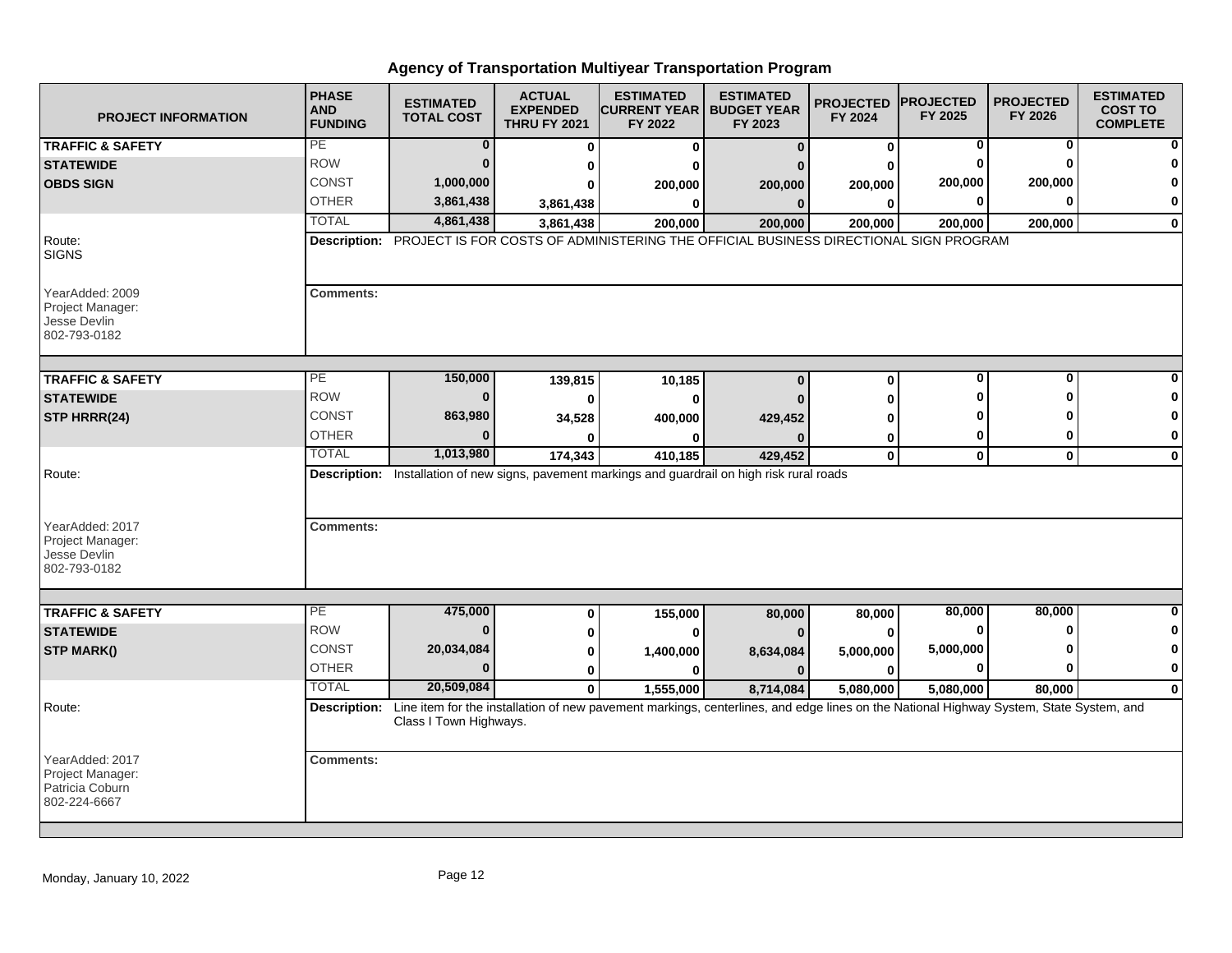| <b>PROJECT INFORMATION</b>                                                   | <b>PHASE</b><br><b>AND</b><br><b>FUNDING</b> | <b>ESTIMATED</b><br><b>TOTAL COST</b>    | <b>ACTUAL</b><br><b>EXPENDED</b><br><b>THRU FY 2021</b> | <b>ESTIMATED</b><br><b>ICURRENT YEAR I BUDGET YEAR</b><br>FY 2022 | <b>ESTIMATED</b><br>FY 2023                                                                                                           | <b>PROJECTED</b><br>FY 2024 | <b>PROJECTED</b><br>FY 2025 | <b>PROJECTED</b><br>FY 2026 | <b>ESTIMATED</b><br><b>COST TO</b><br><b>COMPLETE</b> |
|------------------------------------------------------------------------------|----------------------------------------------|------------------------------------------|---------------------------------------------------------|-------------------------------------------------------------------|---------------------------------------------------------------------------------------------------------------------------------------|-----------------------------|-----------------------------|-----------------------------|-------------------------------------------------------|
| <b>TRAFFIC &amp; SAFETY</b>                                                  | PE                                           | 750,000                                  | $\Omega$                                                | 150,000                                                           | 150,000                                                                                                                               | 150,000                     | 150,000                     | 150,000                     |                                                       |
| <b>STATEWIDE</b>                                                             | <b>ROW</b>                                   | $\bf{0}$                                 |                                                         | ŋ                                                                 | 0                                                                                                                                     | 0                           | $\bf{0}$                    | $\Omega$                    |                                                       |
| <b>STP SIGN()</b>                                                            | CONST                                        | 2,200,000                                |                                                         | ŋ                                                                 | 1,100,000                                                                                                                             | 1,100,000                   |                             |                             |                                                       |
|                                                                              | <b>OTHER</b>                                 | $\Omega$                                 | 0                                                       | ŋ                                                                 | $\Omega$                                                                                                                              | $\bf{0}$                    |                             |                             | 0                                                     |
|                                                                              | <b>TOTAL</b>                                 | 2,950,000                                | $\mathbf{0}$                                            | 150,000                                                           | 1,250,000                                                                                                                             | 1,250,000                   | 150,000                     | 150.000                     |                                                       |
| Route:                                                                       | <b>Description:</b>                          | MEET NEW FHWA REFLECTIVITY REQUIREMENTS. |                                                         |                                                                   | REPLACE SIGNING AND DELINEATION ALONG STATE HIGHWAYS NOT ON THE INTERSTATE OR NATIONAL HIGHWAY SYSTEMS, TO                            |                             |                             |                             |                                                       |
| YearAdded: Prior to 2006<br>Project Manager:<br>Jesse Devlin<br>802-793-0182 | <b>Comments:</b>                             |                                          |                                                         |                                                                   |                                                                                                                                       |                             |                             |                             |                                                       |
| <b>TRAFFIC &amp; SAFETY</b>                                                  | PE                                           | 180,000                                  | 126,279                                                 | 53,721                                                            | $\bf{0}$                                                                                                                              | $\bf{0}$                    | 0                           | $\bf{0}$                    |                                                       |
| <b>STOWE</b>                                                                 | <b>ROW</b>                                   | 120,000                                  | 90,032                                                  | 29,968                                                            | $\Omega$                                                                                                                              |                             | n                           | $\Omega$                    | 0                                                     |
| STPG SGNL(52)                                                                | <b>CONST</b>                                 | 682,468                                  | O                                                       | 100,000                                                           | 582,468                                                                                                                               | ŋ                           |                             |                             | 0                                                     |
|                                                                              | <b>OTHER</b>                                 | $\Omega$                                 |                                                         |                                                                   |                                                                                                                                       | 0                           | 0                           | 0                           | 0                                                     |
|                                                                              | <b>TOTAL</b>                                 | 982,468                                  | 216,311                                                 | 183,689                                                           | 582,468                                                                                                                               | $\mathbf{0}$                | $\mathbf{0}$                | $\mathbf{0}$                | $\mathbf{0}$                                          |
| Route:<br>$VT-100$                                                           |                                              |                                          |                                                         |                                                                   | Description: Installation of a new traffic signal at the VT100/West Hill Road (TH 6) intersection in Stowe.                           |                             |                             |                             |                                                       |
| YearAdded: 2020<br>Project Manager:<br>Taylor Sisson<br>802-249-9246         | <b>Comments:</b>                             |                                          |                                                         |                                                                   |                                                                                                                                       |                             |                             |                             |                                                       |
| <b>TRAFFIC &amp; SAFETY</b>                                                  | $\overline{PE}$                              | 935,000                                  |                                                         |                                                                   |                                                                                                                                       |                             | 0                           | $\bf{0}$                    | 0                                                     |
| <b>WILLISTON</b>                                                             | <b>ROW</b>                                   | 250,000                                  | 773,477                                                 | 80,000                                                            | 50,000                                                                                                                                | 31,523<br>$\bf{0}$          |                             | ŋ                           | 0                                                     |
| STP 5500(17)                                                                 | <b>CONST</b>                                 | 5,451,751                                | 577<br>O                                                | 125,000                                                           | 124,423<br>$\bf{0}$                                                                                                                   |                             | 1,651,751                   | 0                           | 0                                                     |
|                                                                              | <b>OTHER</b>                                 | $\bf{0}$                                 | $\bf{0}$                                                |                                                                   |                                                                                                                                       | 3,800,000<br>$\mathbf{0}$   | 0                           | $\bf{0}$                    | $\mathbf 0$                                           |
|                                                                              | <b>TOTAL</b>                                 | 6,636,751                                | 774,054                                                 | 205,000                                                           | 174,423                                                                                                                               | 3,831,523                   | 1,651,751                   | $\Omega$                    | $\Omega$                                              |
| Route:                                                                       | <b>Description:</b>                          |                                          |                                                         |                                                                   | Project is for improvements to the intersection of VT Route 2A and Town Highway 2 (Industrial Ave.) and Town Highway 4 (Mountain View |                             |                             |                             |                                                       |
| VT-2A                                                                        |                                              |                                          |                                                         |                                                                   | Drive), and corresponding corridor and intersection improvements on VT Route 2A, in the Town of Williston.                            |                             |                             |                             |                                                       |
| YearAdded: 2016<br>Project Manager:<br>Michael LaCroix<br>802-371-9528       | <b>Comments:</b>                             |                                          |                                                         |                                                                   |                                                                                                                                       |                             |                             |                             |                                                       |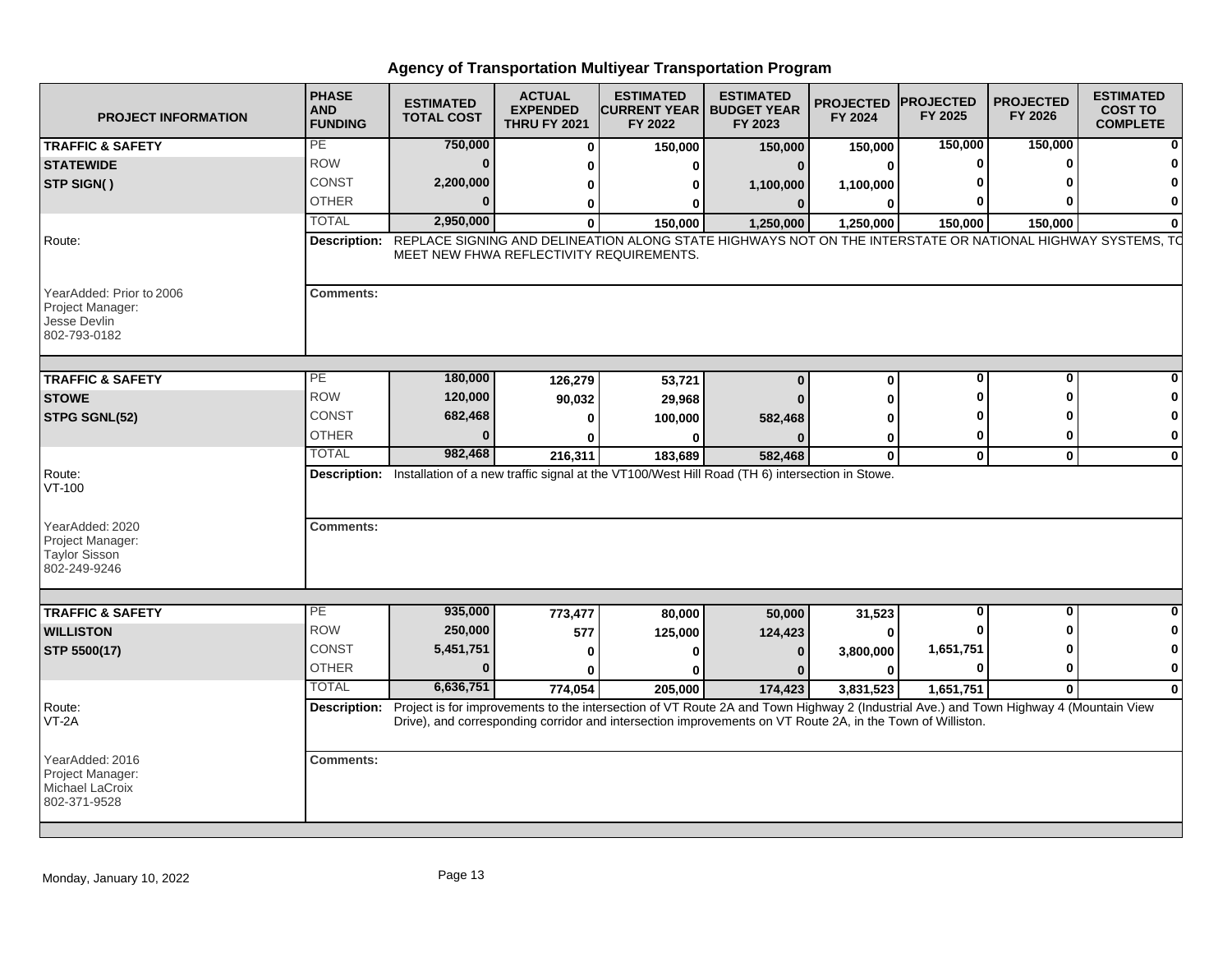| <b>PROJECT INFORMATION</b>                                             | <b>PHASE</b><br><b>AND</b><br><b>FUNDING</b> | <b>ESTIMATED</b><br><b>TOTAL COST</b> | <b>ACTUAL</b><br><b>EXPENDED</b><br><b>THRU FY 2021</b> | <b>ESTIMATED</b><br><b>CURRENT YEAR   BUDGET YEAR</b><br>FY 2022 | <b>ESTIMATED</b><br>FY 2023                                                                                  | <b>PROJECTED</b><br>FY 2024 | <b>IPROJECTED</b><br>FY 2025 | <b>I PROJECTED</b><br>FY 2026 | <b>ESTIMATED</b><br><b>COST TO</b><br><b>COMPLETE</b> |
|------------------------------------------------------------------------|----------------------------------------------|---------------------------------------|---------------------------------------------------------|------------------------------------------------------------------|--------------------------------------------------------------------------------------------------------------|-----------------------------|------------------------------|-------------------------------|-------------------------------------------------------|
| <b>TRAFFIC &amp; SAFETY</b>                                            | PE                                           | 37,500                                | 36,512                                                  | 989                                                              |                                                                                                              | $\Omega$                    |                              |                               | 0                                                     |
| <b>WILLISTON</b>                                                       | <b>ROW</b>                                   |                                       |                                                         |                                                                  |                                                                                                              |                             |                              |                               |                                                       |
| STPG 5500(14)                                                          | <b>CONST</b>                                 | 570,000                               |                                                         | 150,000                                                          | 420,000                                                                                                      |                             |                              |                               | 0                                                     |
|                                                                        | <b>OTHER</b>                                 |                                       |                                                         |                                                                  |                                                                                                              |                             |                              |                               | 0                                                     |
|                                                                        | <b>TOTAL</b>                                 | 607,500                               | 36,512                                                  | 150,989                                                          | 420,000                                                                                                      | $\mathbf{0}$                |                              |                               | 0                                                     |
| Route:<br>$US-2$                                                       | Description:                                 | LANES.                                |                                                         |                                                                  | INSTALLATION OF A NEW TRAFFIC SIGNAL AT THE US2/TRADER LANE INTERSECTION, INCLUDING MAST ARMS AND ADDITIONAL |                             |                              |                               |                                                       |
| YearAdded: 2015<br>Project Manager:<br>Patricia Coburn<br>802-224-6667 | Comments:                                    |                                       |                                                         |                                                                  |                                                                                                              |                             |                              |                               |                                                       |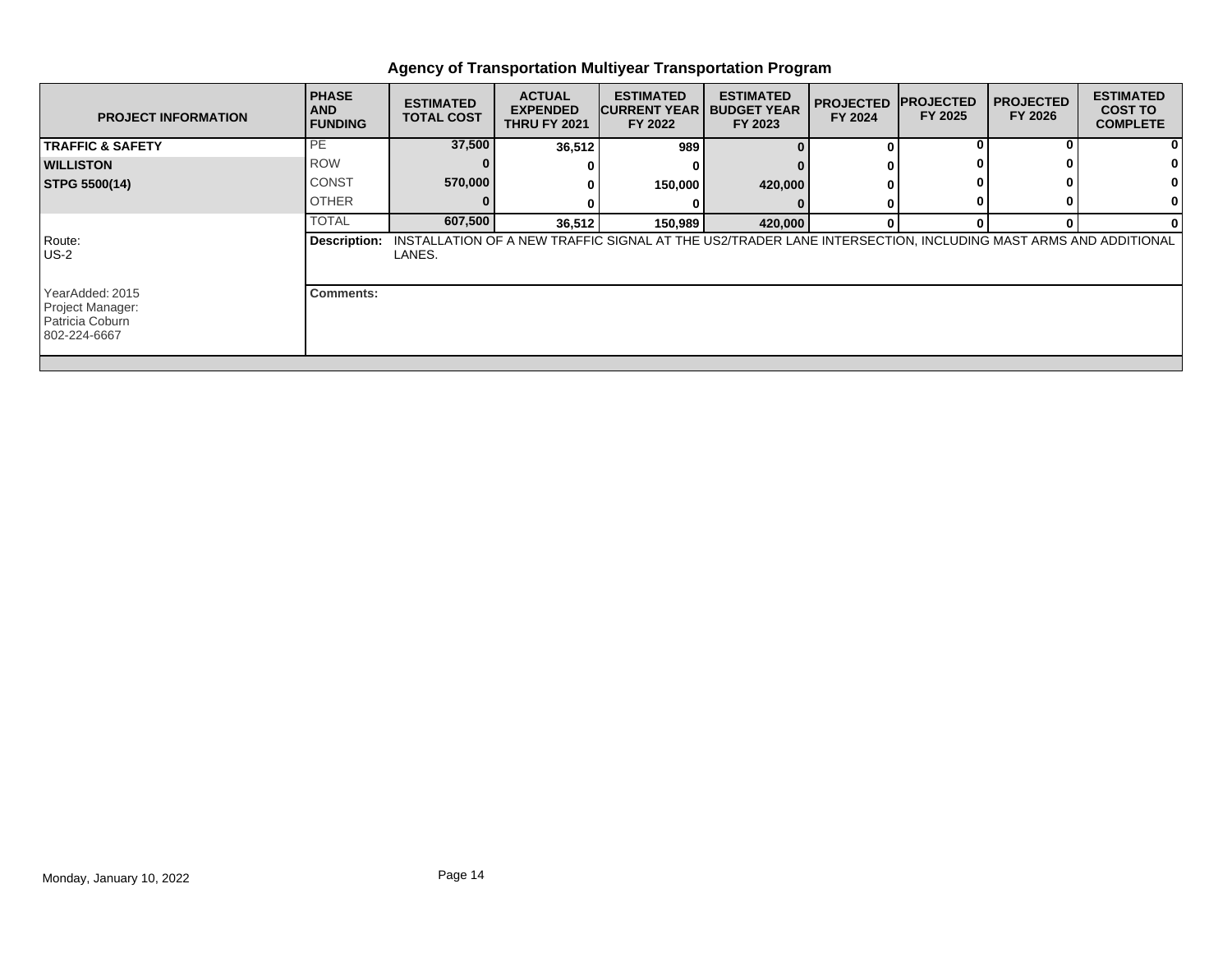## **Traffic & Safety - CAPITAL PROGRAM**

**SFY 2023 D&E**

| <b>Project Name</b>              | <b>Manager</b> | Project<br><b>Number</b> | Route       | <b>PE</b> | <b>ROW</b>  | <b>Const</b> | <b>Total</b> | Federal | <b>State</b> | Local       | Year<br><b>Added</b> |
|----------------------------------|----------------|--------------------------|-------------|-----------|-------------|--------------|--------------|---------|--------------|-------------|----------------------|
| <b>BARRE CITY-BARRE</b><br>TOWN  | Jesse Devlin   | STPG SGNL(62) VT-62      |             | 30,000    | 0           | 0            | 30,000       | 30,000  | 0            | 0           | 2023                 |
| <b>BENNINGTON</b>                | Jesse Devlin   | NH 019-1(30)             | <b>US-7</b> | 50,000    | 0           | 0            | 50,000       | 40,540  | 9,460        | 0           | 2023                 |
| <b>BENNINGTON</b>                | Jesse Devlin   | NHG SGNL(64)             | $VT-9$      | 30,000    | 0           | 0            | 30,000       | 30,000  | 0            | 0           | 2023                 |
| <b>BENNINGTON</b>                | Jesse Devlin   | STP 0137(20)             | VT-7A       | 50,000    | 0           | 0            | 50,000       | 40,540  | 9,460        | 0           | 2023                 |
| <b>BENNINGTON</b>                | Jesse Devlin   | STP 1000(21)             | VT-7A       | 50,000    | 0           | $\mathbf 0$  | 50,000       | 40,540  | 9,460        | $\mathbf 0$ | 2023                 |
| <b>BENNINGTON</b>                | Jesse Devlin   | STPG SGNL(63) VT-7A      |             | 30,000    | 0           | $\mathbf 0$  | 30,000       | 30,000  | $\mathbf 0$  | 0           | 2023                 |
| BERLIN-MONTPELIER                | Cody Domey     | STPG SGNL(65) VT-62      |             | 30,000    | 0           | 0            | 30,000       | 30,000  | $\mathbf 0$  | 0           | 2023                 |
| BRADFORD-ST.<br><b>JOHNSBURY</b> | Jesse Devlin   | STPG SGNL(66) VT-25      |             | 30,000    | 0           | 0            | 30,000       | 30,000  | 0            | 0           | 2023                 |
| <b>BURLINGTON</b>                | Jesse Devlin   | STP 5000(29)             | Urb-5014    | 50,000    | 0           | $\mathbf 0$  | 50,000       | 40,540  | 9,460        | 0           | 2023                 |
| <b>BURLINGTON</b>                | Jesse Devlin   | STP 5000(30)             | Urb-5014    | 50,000    | 0           | 0            | 50,000       | 40,540  | 9,460        | 0           | 2023                 |
| CASTLETON-<br>MDDLEBURY          | Jesse Devlin   | STPG SGNL(68) VT-30      |             | 30,000    | 0           | $\mathbf 0$  | 30,000       | 30,000  | 0            | 0           | 2023                 |
| <b>CAVENDISH</b>                 | Jesse Devlin   | NH 025-1(50)             | $VT-103$    | 50,000    | 0           | 0            | 50,000       | 40,540  | 9,460        | 0           | 2023                 |
| <b>COLCHESTER</b>                | Joel Perrigo   | ST 5600(22)              | Urb-5600    | 50,000    | 0           | $\mathbf 0$  | 50,000       | 40,540  | 9,460        | 0           | 2021                 |
| DERBY-NEWPORT CITY               | Jesse Devlin   | STPG SGNL(69) VT-191     |             | 30,000    | 0           | 0            | 30,000       | 30,000  | 0            | 0           | 2023                 |
| <b>FAIRFAX</b>                   | Jesse Devlin   | STP 023-1(8)             | $VT-104$    | 50,000    | 0           | 0            | 50,000       | 40,540  | 9,460        | $\mathbf 0$ | 2023                 |
| <b>HARTFORD</b>                  | Jesse Devlin   | NH 020-2(53)             | $US-5$      | 50,000    | 0           | 0            | 50,000       | 40,540  | 9,460        | 0           | 2023                 |
| <b>JERICHO</b>                   | Jesse Devlin   | NH 035-1(3)              | $VT-117$    | 50,000    | 0           | $\mathbf 0$  | 50,000       | 40,540  | 9,460        | 0           | 2023                 |
| LONDONDERRY                      | Jesse Devlin   | STP 013-2(16)            | $VT-100$    | 50,000    | 0           | 0            | 50,000       | 40,540  | 9,460        | 0           | 2023                 |
| <b>LYNDON</b>                    | Jesse Devlin   | STPG SGNL(70) US-5       |             | 30,000    | 0           | $\mathbf 0$  | 30,000       | 30,000  | 0            | $\mathbf 0$ | 2023                 |
| MIDDLEBURY                       | Jesse Devlin   | NH 019-3(64)             | <b>US-7</b> | 50,000    | 0           | 0            | 50,000       | 40,540  | 9,460        | 0           | 2023                 |
| <b>MIDDLEBURY</b>                | Jesse Devlin   | NHG SGNL(63)             | <b>US-7</b> | 50,000    | 0           | 0            | 50,000       | 40,540  | 9,460        | 0           | 2023                 |
| <b>MILTON</b>                    | Jesse Devlin   | STP 5800(4)              | $US-7$      | 50,000    | 0           | 0            | 50,000       | 40,540  | 9,460        | 0           | 2023                 |
| <b>MORRISTOWN</b>                | Jesse Devlin   | STPG SGNL(62) ALT VT-100 |             | 50,000    | 0           | $\mathbf 0$  | 50,000       | 40,540  | 9,460        | 0           | 2023                 |
| <b>SHELBURNE</b>                 | Jesse Devlin   | NH 019-4(34)             | $US-7$      | 50,000    | $\mathbf 0$ | $\mathbf 0$  | 50,000       | 40,540  | 9,460        | 0           | 2023                 |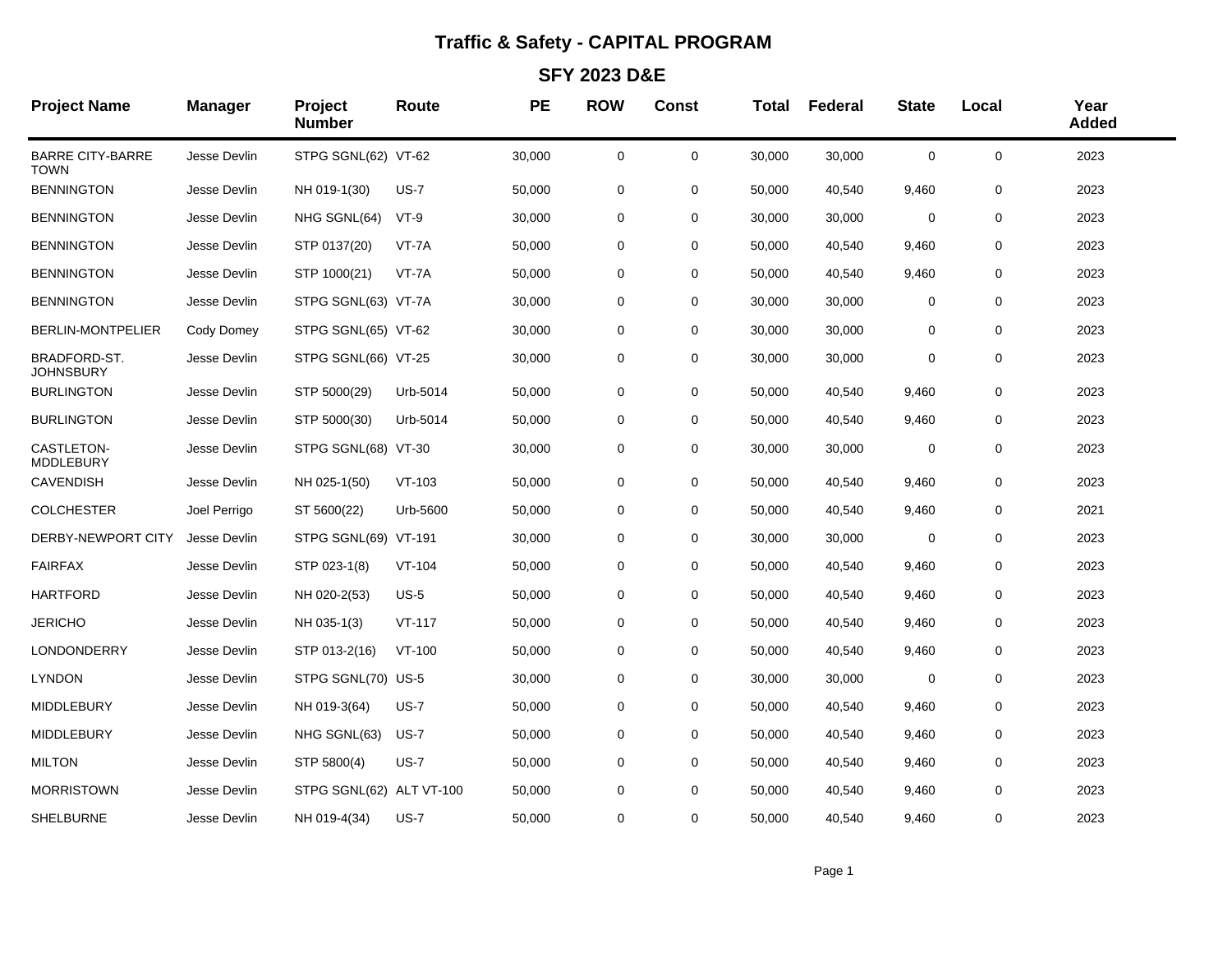| <b>SOUTH BURLINGTON</b>               | Jesse Devlin      | STP 5200(23)         | $VT-116$ | 50,000    | 0 | 0 | 50,000   | 40,540   | 9,460   | 0 | 2023 |
|---------------------------------------|-------------------|----------------------|----------|-----------|---|---|----------|----------|---------|---|------|
| <b>SPRINGFIELD</b>                    | Jesse Devlin      | STP 016-2(26)        | $VT-11$  | 50,000    | 0 | 0 | 50,000   | 40,540   | 9,460   | 0 | 2023 |
| ST. ALBANS                            | Michael LaCroix   | $044 - 1(2)$         | $VT-104$ | 50,000    | 0 | 0 | 50,000   | 50,000   | 0       | 0 | 2016 |
| <b>STOWE</b>                          | Jesse Devlin      | STP 0235(24)         | $VT-108$ | 50,000    | 0 | 0 | 50,000   | 40,540   | 9,460   | 0 | 2023 |
| STOWE-CAMBRIDGE                       | <b>Todd Sears</b> | STP 0235(23)         | $VT-108$ | 25,000    | 0 | 0 | 25,000   | 20,000   | 5,000   | 0 | 2023 |
| <b>SWANTON</b>                        | Jesse Devlin      | IM 089-3(82)         | $I-89$   | 50,000    | 0 | 0 | 50,000   | 45,000   | 5,000   | 0 | 2023 |
| WAITSFIELD                            | Jesse Devlin      | STP 013-4(55)        | $VT-100$ | 50,000    | 0 | 0 | 50,000   | 40,540   | 9,460   | 0 | 2023 |
| <b>WALLINGFORD-</b><br><b>RUTLAND</b> | Jesse Devlin      | STPG SGNL(71) US-7   |          | 30,000    | 0 | 0 | 30,000   | 30,000   | 0       | 0 | 2023 |
| <b>WEATHERSFIELD</b>                  | Jesse Devlin      | STPG SGNL(72) VT-131 |          | 30,000    | 0 | 0 | 30,000   | 30,000   | 0       | 0 | 2023 |
|                                       |                   |                      | Totals:  | 1,425,000 | 0 | 0 | ,425,000 | ,225,800 | 199,200 | 0 |      |